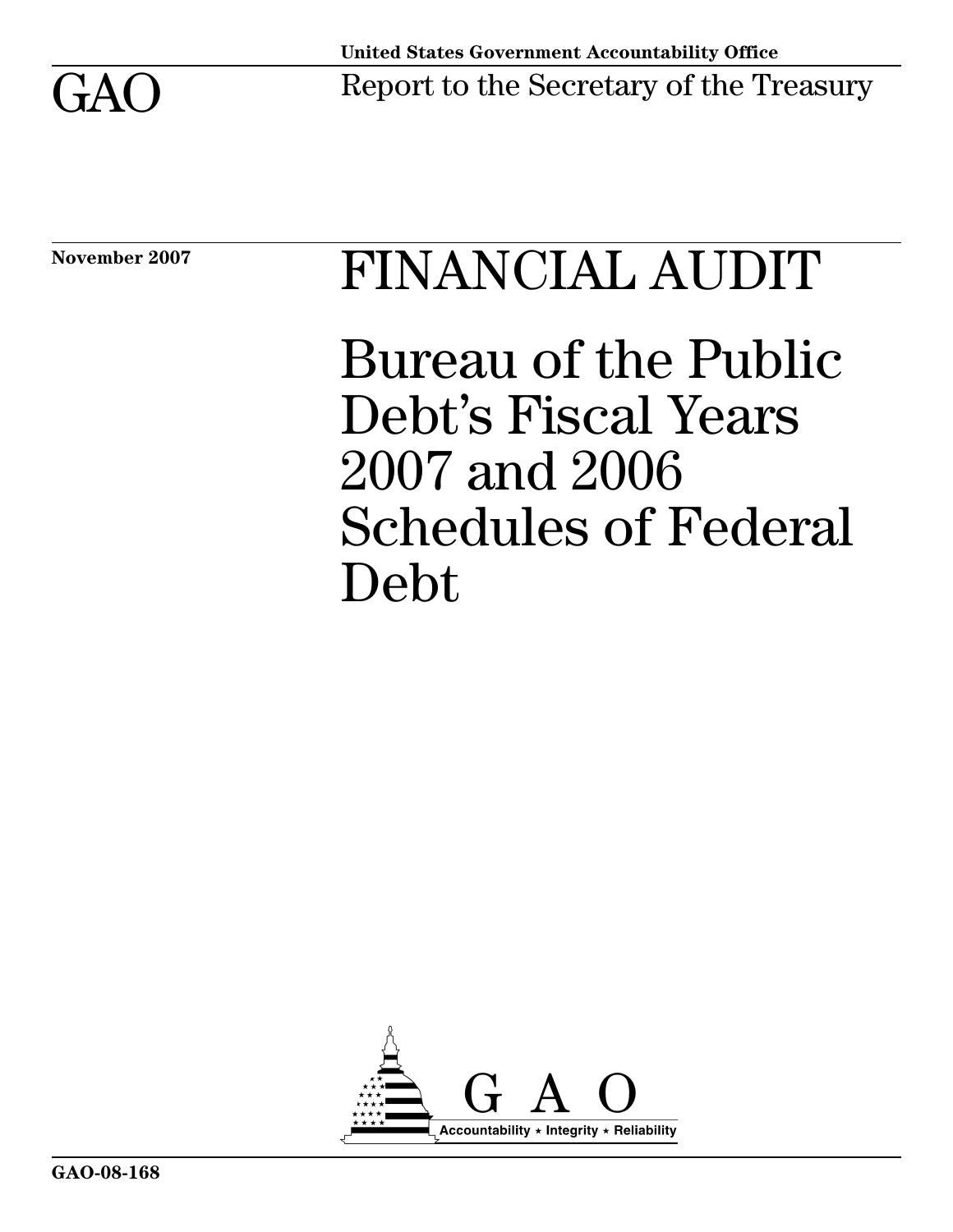

Highlights of [GAO-08-168,](http://www.gao.gov/cgi-bin/getrpt?GAO-08-168) a report to the Secretary of the Treasury

#### **Why GAO Did This Study**

GAO is required to audit the consolidated financial statements of the U.S. government. Due to the significance of the federal debt held by the public to the governmentwide financial statements, GAO has also been auditing the Bureau of the Public Debt's (BPD) Schedules of Federal Debt annually. The audit of these schedules is done to determine whether, in all material respects, (1) the schedules are reliable and (2) BPD management maintained effective internal control relevant to the Schedule of Federal Debt. Further, we test compliance with a significant selected provision of law related to the Schedule of Federal Debt.

Federal debt managed by BPD consists of Treasury securities held by the public and by certain federal government accounts, referred to as intragovernmental debt holdings. The level of debt held by the public reflects how much of the nation's wealth has been absorbed by the federal government to finance prior federal spending in excess of federal revenues. Intragovernmental debt holdings represent balances of Treasury securities held by federal government accounts, primarily federal trust funds such as Social Security, that typically have an obligation to invest their excess annual receipts over disbursements in federal securities.

For a fuller understanding of GAO's opinion on BPD's fiscal years 2007 and 2006 Schedules of Federal Debt, readers should refer to the complete audit report, available by clicking on [GAO-08-168,](http://www.gao.gov/cgi-bin/getrpt?GAO-08-168) which includes information on audit objectives, scope and methodology. For more information, contact Gary T. Engel at (202) 512-3406 or engelg@gao.gov.

### FINANCIAL AUDIT

#### **Bureau of the Public Debt's Fiscal Years 2007 and 2006 Schedules of Federal Debt**

#### **What GAO Found**

In GAO's opinion, BPD's Schedules of Federal Debt for fiscal years 2007 and 2006 were fairly presented in all material respects and BPD maintained effective internal control relevant to the Schedule of Federal Debt as of September 30, 2007. GAO also found no instances of noncompliance in fiscal year 2007 with the statutory debt limit.

As of September 30, 2007 and 2006, federal debt managed by BPD totaled about \$8,993 billion and \$8,493 billion, respectively. As shown in figure 1 below, total federal debt increased over each of the last 4 fiscal years.



Source: BPD.

Total federal spending has exceeded total federal revenues which have resulted in increases in debt held by the public. Further, certain trust funds (e.g., Social Security) continue to run cash surpluses, resulting in increased intragovernmental debt holdings since the federal government spends these surpluses on other operating costs and replaces them with federal debt instruments. These debt holdings are backed by the full faith and credit of the U.S. government and represent a priority call on future budgetary resources. As a result, total gross federal debt has increased about 33 percent between the end of fiscal years 2003 and 2007. On September 29, 2007, legislation was enacted to raise the statutory debt limit by \$850 billion to \$9,815 billion. This was the third occurrence since the end of fiscal year 2003 that the statutory debt limit had to be raised to avoid breaching the statutory debt limit. During that time, the debt limit has increased by over \$2.4 trillion, or about 33 percent, from \$7,384 billion on September 30, 2003, to the current limit of \$9,815 billion.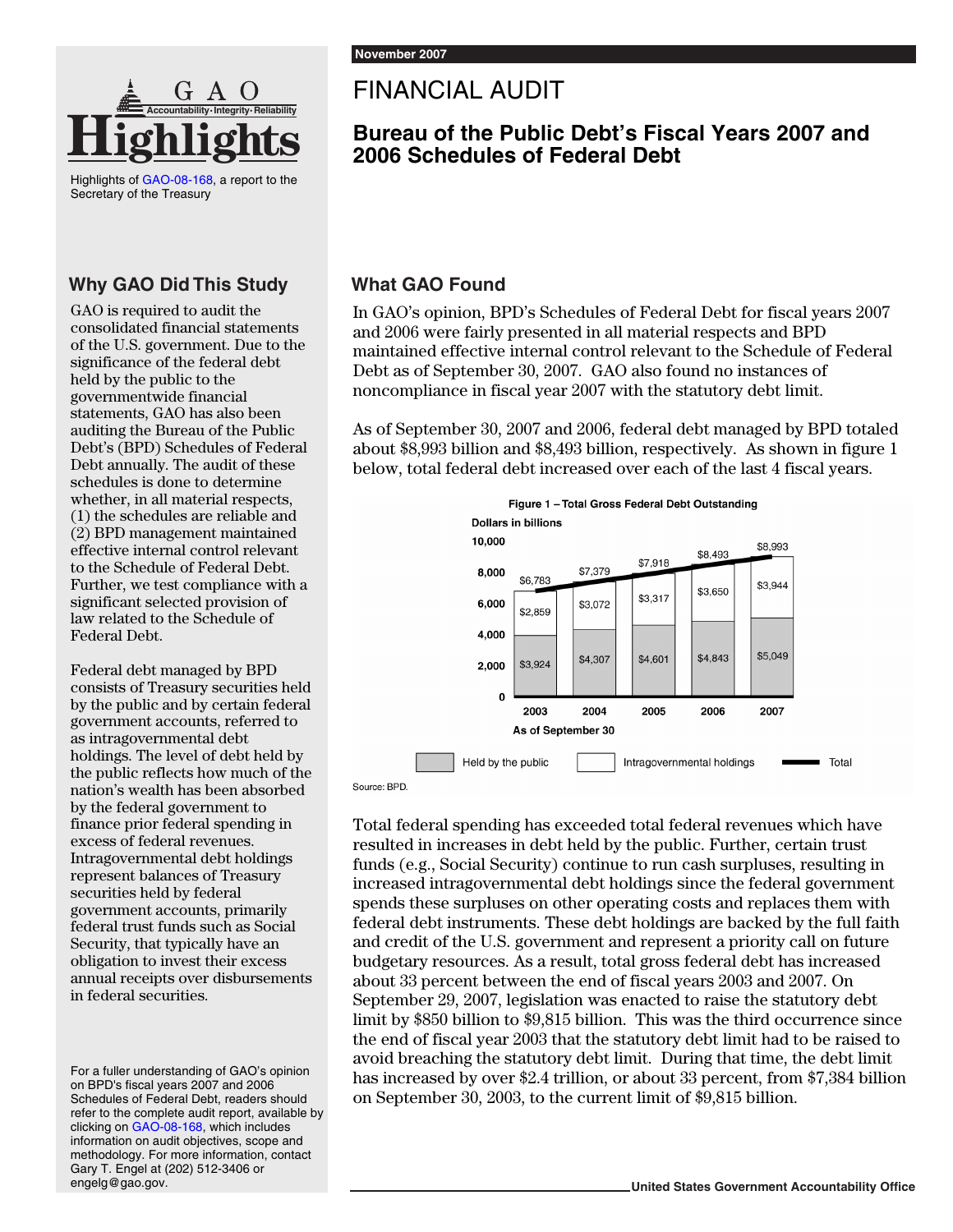### **Contents**

| Letter                  |                                                              |                  |
|-------------------------|--------------------------------------------------------------|------------------|
| <b>Auditor's Report</b> |                                                              | $\boldsymbol{6}$ |
|                         | <b>Opinion on Schedules of Federal Debt</b>                  |                  |
|                         | <b>Opinion on Internal Control</b>                           |                  |
|                         | Compliance with a Selected Provision of Law                  |                  |
|                         | <b>Consistency of Other Information</b>                      | 8                |
|                         | Objectives, Scope, and Methodology                           | 8                |
|                         | <b>Agency Comments</b>                                       | <b>10</b>        |
| Overview, Schedules,    |                                                              | 11               |
| and Notes               | Overview on Federal Debt Managed by the Bureau of the Public |                  |
|                         | <b>Debt</b>                                                  | 11               |
|                         | <b>Schedules of Federal Debt</b>                             | 20               |
|                         | Notes to the Schedules of Federal Debt                       | 21               |
| Appendixes              |                                                              |                  |
| <b>Appendix I:</b>      | <b>Comments from the Bureau of the Public Debt</b>           | 27               |
| <b>Appendix II:</b>     | <b>GAO Contact and Staff Acknowledgments</b>                 | 28               |

#### **Abbreviations**

| BPD | Bureau of the Public Debt       |
|-----|---------------------------------|
| OMB | Office of Management and Budget |

This is a work of the U.S. government and is not subject to copyright protection in the United States. The published product may be reproduced and distributed in its entirety without further permission from GAO. However, because this work may contain copyrighted images or other material, permission from the copyright holder may be necessary if you wish to reproduce this material separately.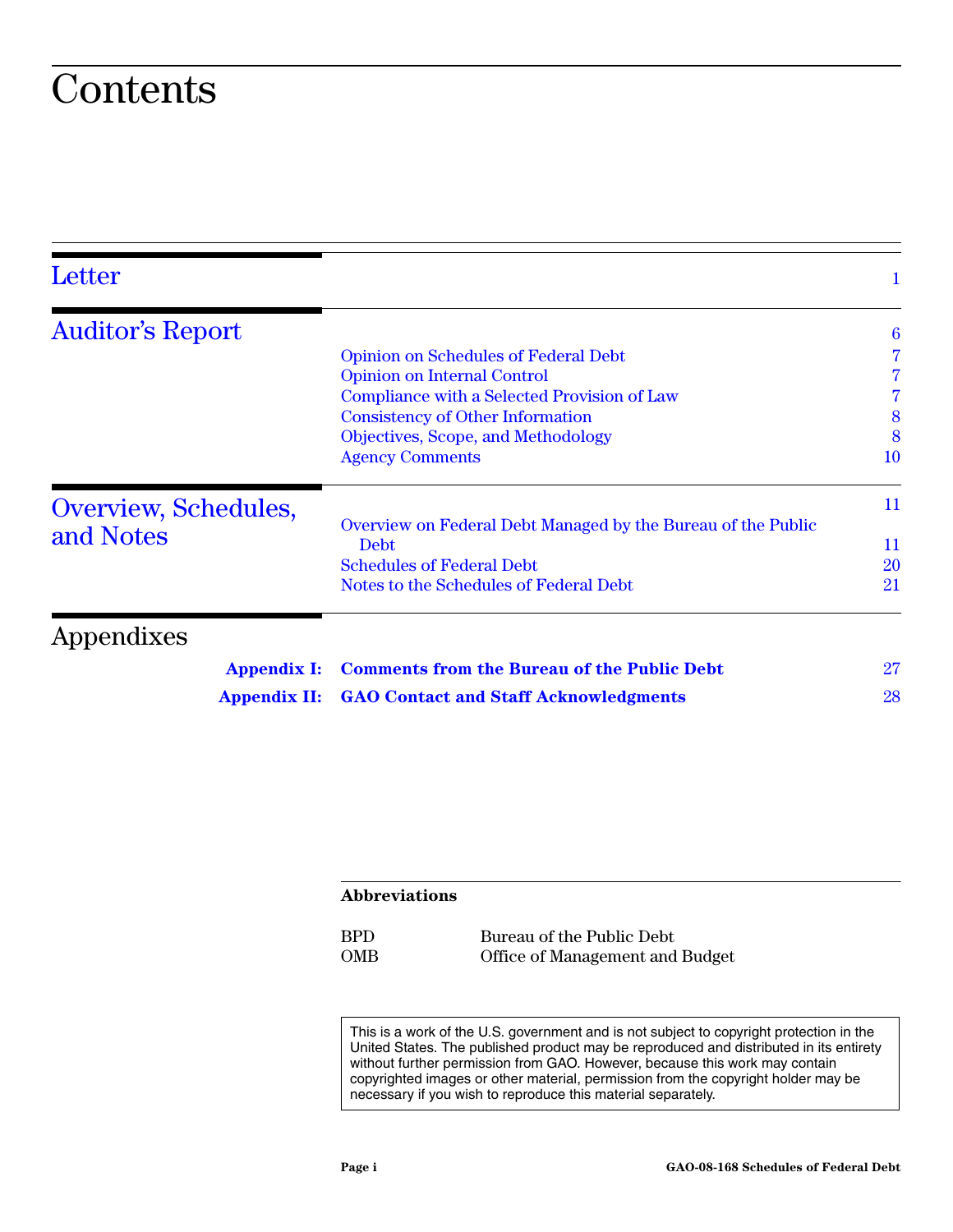

**United States Government Accountability Office Washington, D.C. 20548**

<span id="page-3-0"></span>November 7, 2007

The Honorable Henry M. Paulson, Jr. The Secretary of the Treasury

Dear Mr. Secretary:

The accompanying auditor's report presents the results of our audits of the Schedules of Federal Debt Managed by the Bureau of the Public Debt (BPD) for the fiscal years ended September 30, 2007 and 2006. The Schedules of Federal Debt present the beginning balances, increases and decreases, and ending balances for (1) Federal Debt Held by the Public and Intragovernmental Debt Holdings, (2) the related Accrued Interest Payables, and (3) the related Net Unamortized Premiums and Discounts managed by  $\rm BPD.^1$ 

The auditor's report contains our (1) opinion on the Schedules of Federal Debt for the fiscal years ended September 30, 2007 and 2006, (2) opinion on the effectiveness of relevant internal control as of September 30, 2007, (3) conclusion on compliance in fiscal year 2007 with a selected provision of law we tested, and (4) conclusion on the consistency between information in the Schedules of Federal Debt and the accompanying Overview on Federal Debt Managed by the Bureau of the Public Debt.

As of September 30, 2007 and 2006, federal debt managed by the bureau totaled about \$8,993 billion and \$8,493 billion, respectively, for moneys borrowed to fund the federal government's operations. As shown on the Schedules of Federal Debt, these balances consisted of approximately (1) \$5,049 billion as of September 30, 2007, and \$4,843 billion as of September 30, 2006, of debt held by the public and about (2) \$3,944 billion as of September 30, 2007, and \$3,650 billion as of September 30, 2006, of intragovernmental debt holdings.

The level of debt held by the public reflects how much of the nation's wealth has been absorbed by the federal government to finance total prior federal spending in excess of federal revenues. It best represents the cumulative effect of past federal borrowing on today's economy and the federal budget. To finance a cash deficit, the federal government borrows

<sup>1</sup> Intragovernmental debt holdings represent federal debt issued by Treasury and held by certain federal government accounts, such as the Social Security and Medicare trust funds.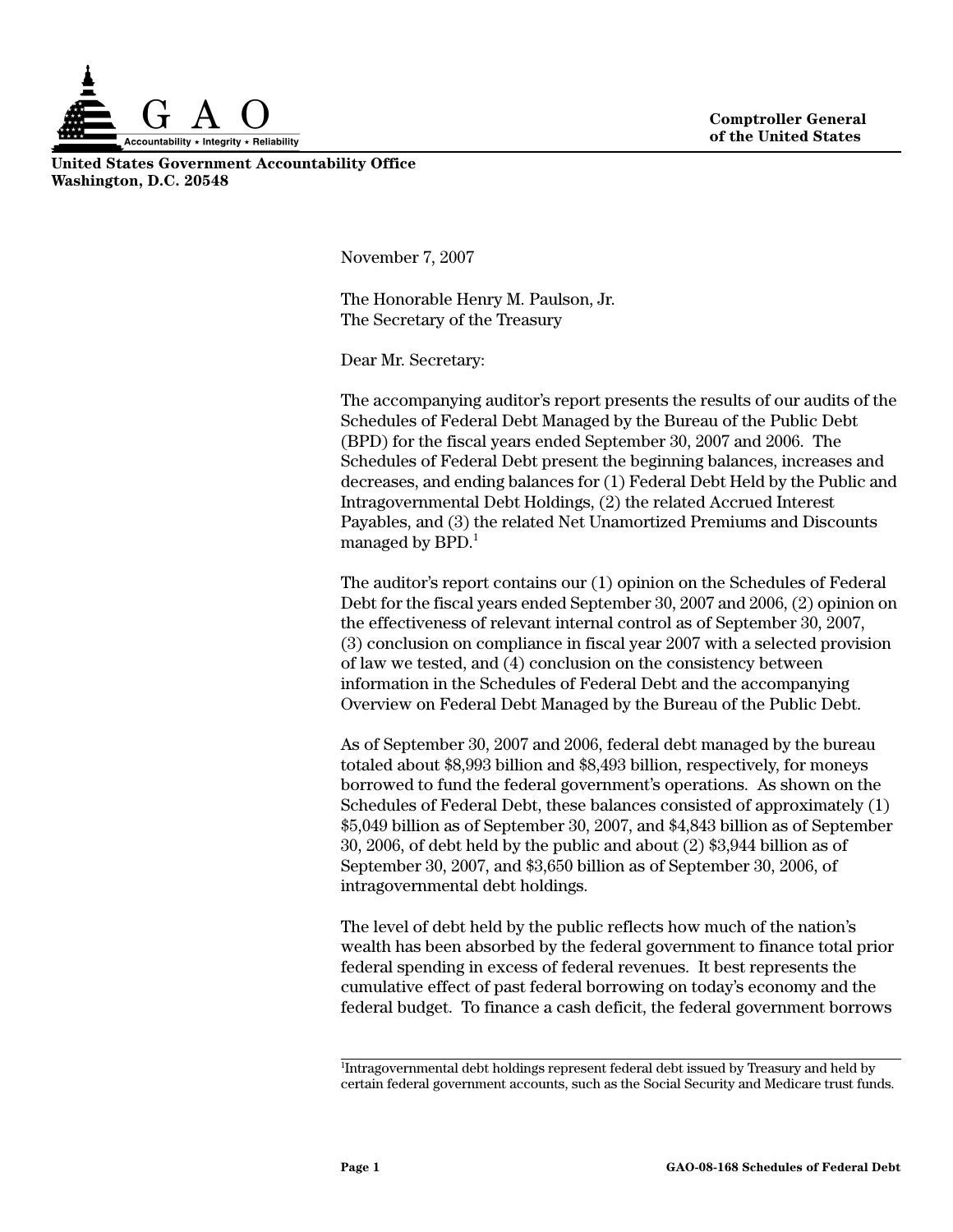from the public. When a cash surplus occurs, the annual excess funds can then be used to reduce debt held by the public. In other words, annual cash deficits or surpluses generally approximate the annual net change in the amount of federal government borrowing from the public.

Intragovernmental debt holdings represent balances of Treasury securities held by federal government accounts, primarily federal trust funds (e.g., Social Security), that typically have an obligation to invest their excess annual receipts over disbursements in federal securities. Most federal trust funds invest in special U.S. Treasury securities that are guaranteed for principal and interest by the full faith and credit of the U.S. government. The federal government uses the trust funds' invested cash surpluses to assist in funding other federal government costs. The transactions relating to Treasury securities held by the federal government accounts net out on the federal government's consolidated financial statements because under current U.S. generally accepted accounting principles they essentially represent loans from one part of the federal government to another. These securities are nonmarketable; however, they represent a priority call on future budgetary resources.

While both are important, debt held by the public and intragovernmental debt holdings are very different. Debt held by the public approximates the federal government's competition with other sectors in the credit markets. Federal borrowing absorbs resources available for private investment and may put upward pressure on interest rates. In addition, interest on debt held by the public is paid in cash and represents a burden on current taxpayers. It reflects the amount the federal government pays to its outside creditors. In contrast, intragovernmental debt holdings perform an accounting function but typically do not require cash payments from the current budget or represent a burden on the current economy. In addition, from the perspective of the budget as a whole, interest payments to federal government accounts by the Treasury are entirely offset by the income received by such accounts. This intragovernmental debt and the interest on it represents a claim on future resources and hence a burden on future taxpayers and the future economy. Specifically, when trust funds redeem Treasury securities to obtain cash to fund expenditures, Treasury usually borrows from the public to finance these redemptions. Such borrowings result in competition with the private sector and thus an effect on the economy.

We have audited the Schedule of Federal Debt since fiscal year 1997. Over this period, total federal debt has increased by 73 percent. During the last 4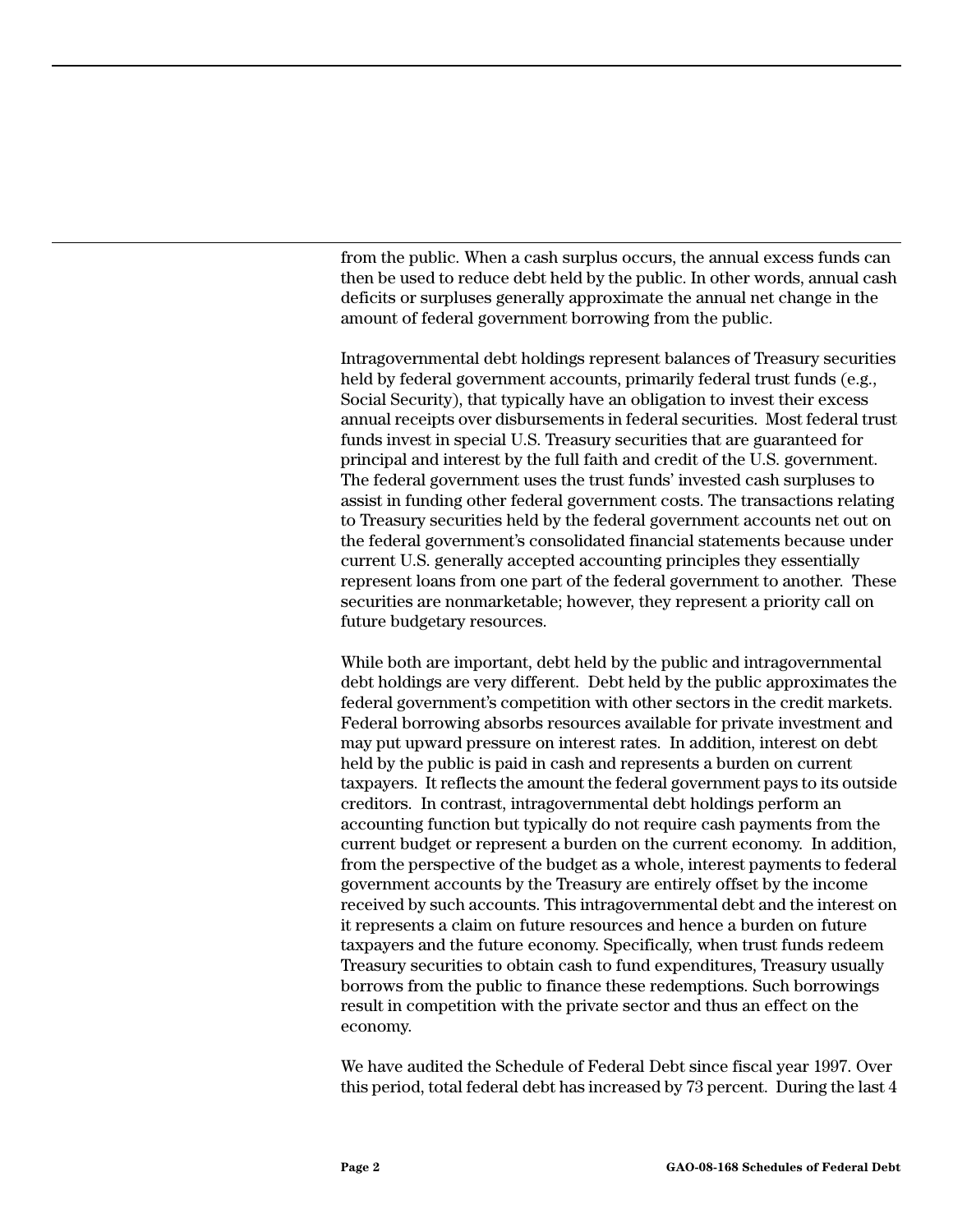fiscal years, managing the federal debt has continued to be a challenge as evidenced by the growth of total federal debt by \$2,210 billion, or 33 percent, from \$6,783 billion as of September 30, 2003, to \$8,993 billion as of September 30, 2007. As a result of the increasing debt, again this past year, Congress enacted a bill to increase the debt limit to avoid breaching the statutory debt limit. On September 29, 2007, the President approved the bill to increase the statutory debt limit from \$8,965 billion to \$9,815 billion. This was the third occurrence since the end of fiscal year 2003 that a law has been enacted to raise the statutory debt limit, with the debt limit increasing over \$2.4 trillion, or about 33 percent, from \$7,384 billion on September 30, 2003, to \$9,815 billion, over that period.

Over the last several years, we have noted a trend in the amount of Treasury securities held by foreign and international investors. According to amounts reported in the September 2007 *Treasury Bulletin*, Treasury estimates that the amount of Treasury securities held by foreign and international investors has increased \$837 billion, from \$1,383 as of June 30, 2003, to \$2,220 billion as of June 30, 2007. As of June 30, 2007, this represents an estimated 45 percent of debt held by the public, up from about 36 percent as of June 30, 2003. The United States benefits from foreign purchases of Treasury securities because foreign and international investors fill part of the U.S. government's borrowing needs. However, to service this foreign-held debt, the U.S. government must send interest payments abroad, which adds to the incomes of residents of other countries rather than to the incomes of U.S. residents. In addition, this increasing reliance on foreign and international investors to finance the deficits of the U.S. government presents potential risk to the U.S. economy, especially since the U.S. gross national saving rate is low by U.S. historical standards.

Another trend we have observed is the decline in annual budget deficits. As widely reported last month, the fiscal year 2007 budget deficit of \$163 billion represents the third consecutive decline in budget deficits, down from last year's deficit of \$248 billion. Certainly lower short-term deficits are better than higher short-term deficits. However, our nation's real challenge is not short-term deficits, rather it's the U.S. government's impending longer-term structural deficits and related debt burdens. Indeed, what we call the longer-term fiscal challenge is not in the distant future. The first of the baby boomers become eligible for early retirement under Social Security on January 1, 2008—only two months from now— and for Medicare benefits just 3 years later. The budget and economic implications of the baby boom generation's retirement have already become a factor in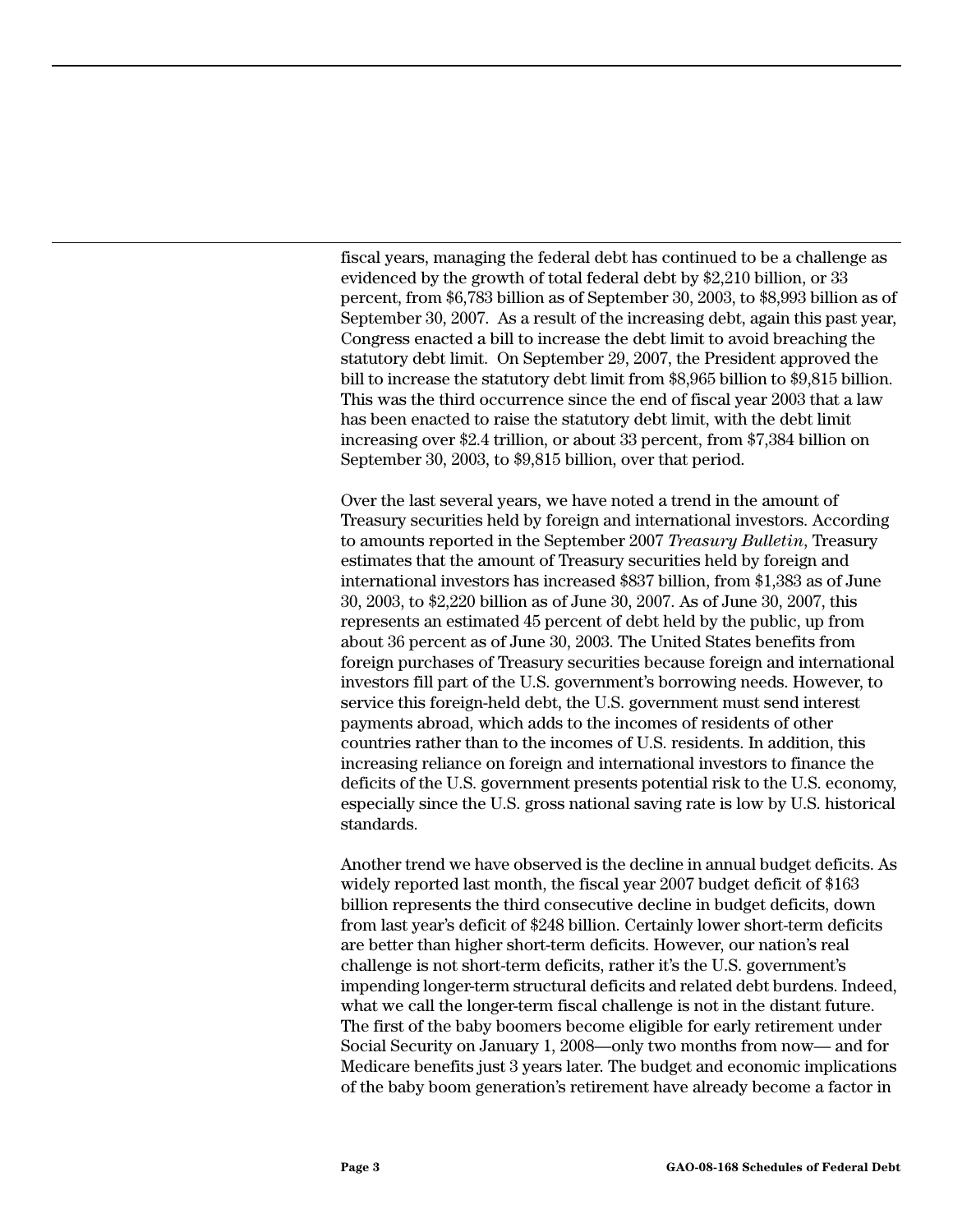Congressional Budget Office's 10-year baseline projections and will only intensify as the baby boomers age. GAO's long-range fiscal policy simulations show that the nation's current fiscal condition is but a prelude to a much more daunting long-term fiscal challenge.<sup>2</sup> Simply put, our nation is on an imprudent and unsustainable long-term fiscal path that is getting worse with the passage of time. Absent significant changes on the spending and/or revenue sides of the budget, these long-term deficits will encumber a growing share of federal resources and test the capacity of current and future generations to afford both today's and tomorrow's commitments.

As discussed earlier, federal debt managed by the bureau totaled about \$9 trillion at the end of fiscal year 2007. However, that number excludes many items, including the gap between scheduled and funded Social Security and Medicare benefits, veterans' health care, and a range of other commitments and contingencies that the federal government has pledged to support. If these items are factored in, the total burden in present value dollars is estimated to be about \$53 trillion.<sup>3</sup> Stated differently, the estimated current total burden for every American is nearly \$175,000; and every day that burden becomes larger. Given the size of the projected imbalance, the U.S. government will not be able to grow its way out of this problem; tough choices will be required. Our report, *21st Century Challenges: Reexamining the Base of the Federal Government*, is intended to support Congress in identifying issues and options that could help address these fiscal pressures.<sup>4</sup>

We are sending copies of this report to the Chairmen and Ranking Minority Members of the Senate Committee on Appropriations; the Senate Committee on Homeland Security and Governmental Affairs; the Senate Committee on the Budget; the Subcommittee on Financial Services and General Government, Senate Committee on Appropriations; the

2 See GAO, *Our Nation's Fiscal Outlook: The Federal Government's Long-Term Budget Imbalance*, [http://www.gao.gov/special.pubs/longterm.](http://www.gao.gov/special.pubs/longterm.
)

3 The total burden is estimated based on the federal government's liabilities, commitments, and contingencies reported in the Financial Report of the U.S. Government for Fiscal Year 2006 adjusted for growth in debt held by the public during fiscal year 2007 and updated estimates of future social insurance obligations as reported in the 2007 Trustees reports.

4 GAO, *21st Century Challenges: Reexamining the Base of the Federal Government*, [GAO-](http://www.gao.gov/cgi-bin/getrpt?GAO-05-325SP)[05-325SP](http://www.gao.gov/cgi-bin/getrpt?GAO-05-325SP) (Washington, D.C.: February 2005).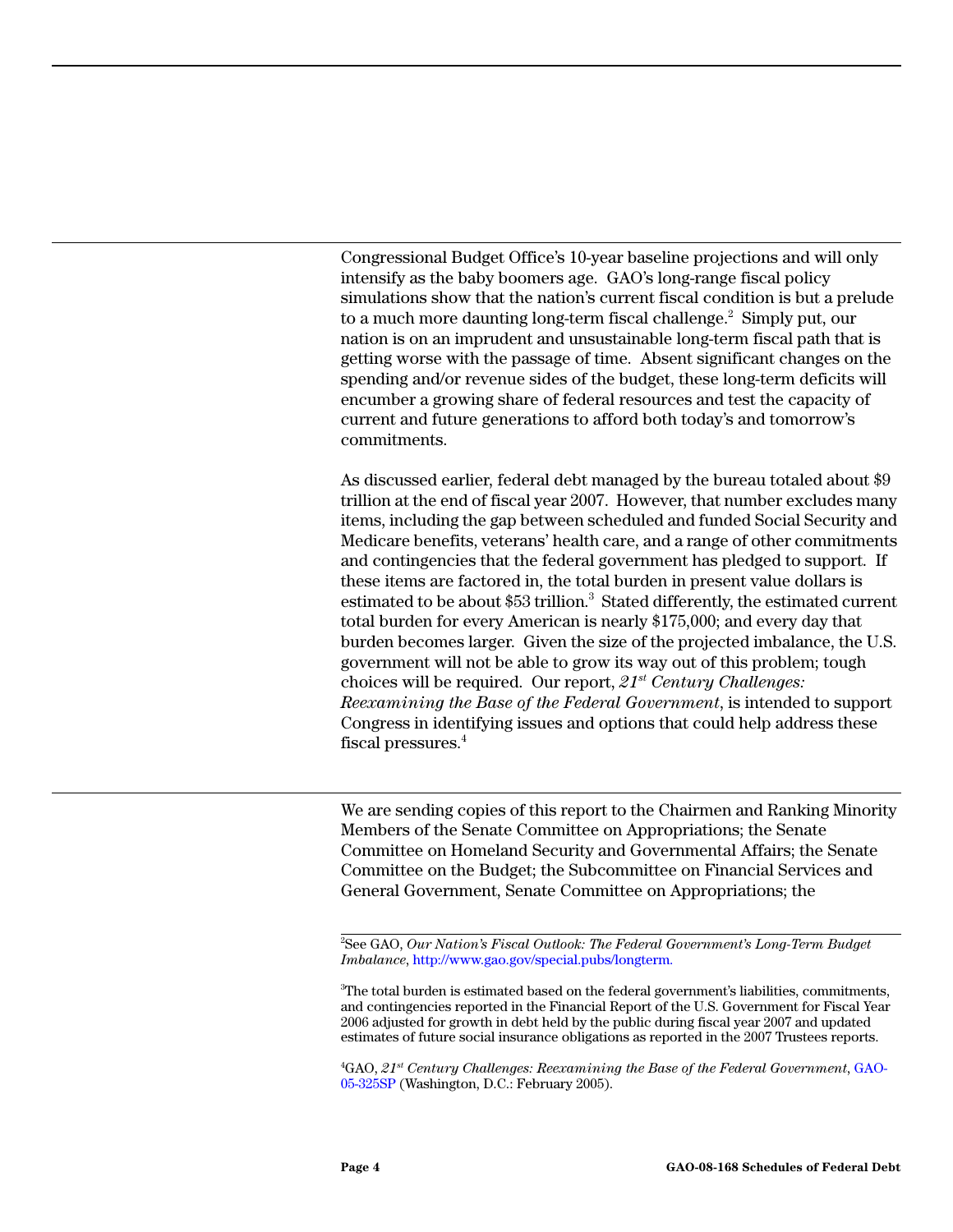Subcommittee on Federal Financial Management, Government Information, Federal Services, and International Security, Senate Committee on Homeland Security and Governmental Affairs; the House Committee on Appropriations; the House Committee on Oversight and Government Reform; the House Committee on the Budget; the Subcommittee on Financial Services and General Government, House Committee on Appropriations; and the Subcommittee on Government Management, Organization, and Procurement, House Committee on Oversight and Government Reform. We are also sending copies of this report to the Commissioner of the Bureau of the Public Debt, the Acting Inspector General of the Department of the Treasury, the Director of the Office of Management and Budget, and other agency officials. In addition, the report will be available at no charge on the GAO Web site at [http://www.gao.gov.](http://www.gao.gov)

If I can be of further assistance, please call me at (202) 512-5500. This report was prepared under the direction of Gary T. Engel, Director, Financial Management and Assurance. Should you or members of your staff have any questions concerning this report, please contact Mr. Engel at (202) 512-3406 or [engelg@gao.gov.](mailto:engelg@gao.gov) Staff acknowledgements are provided in appendix II.

Sincerely yours,

 $\sqrt{a}$  m-Wan

David M. Walker Comptroller General of the United States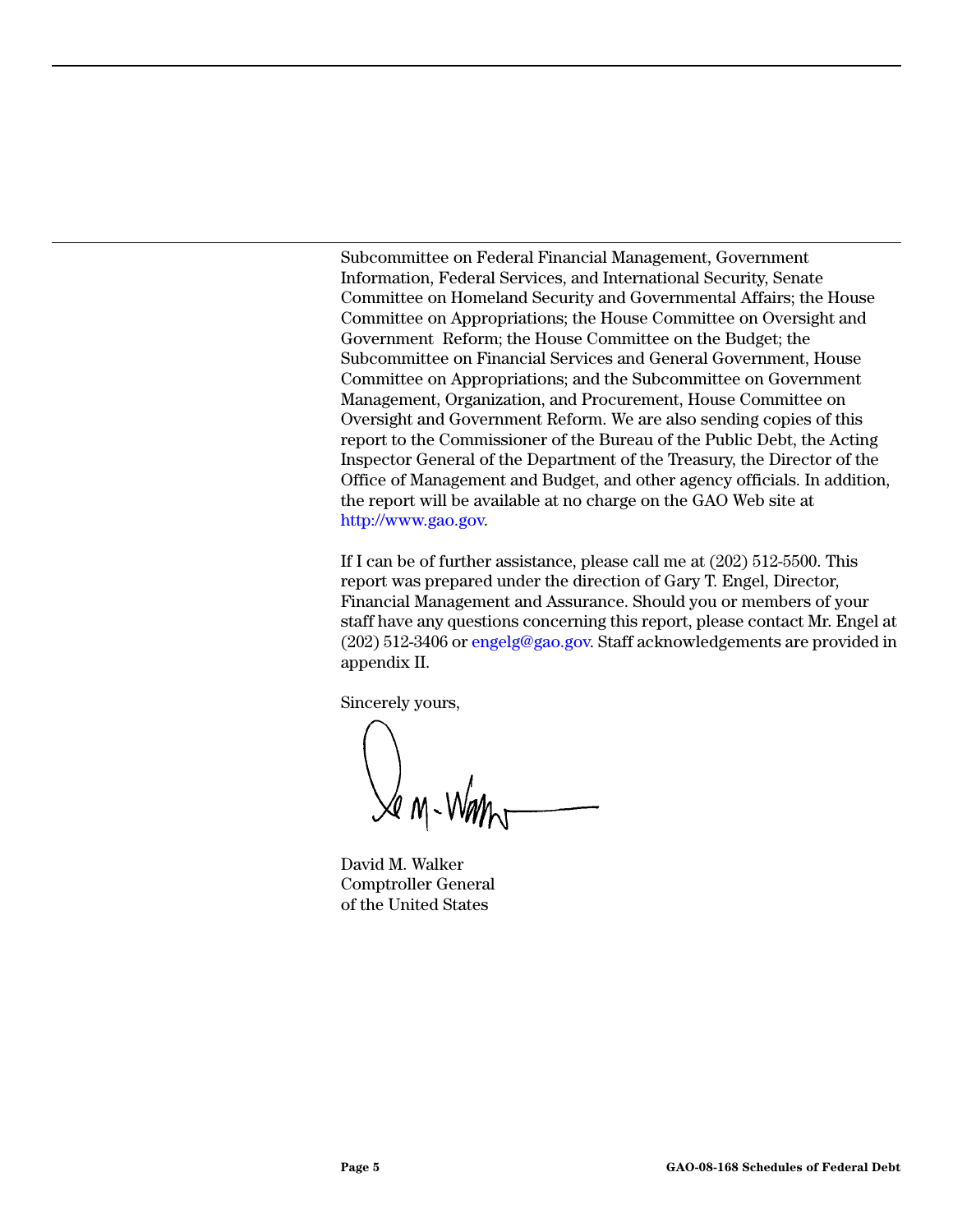

**United States Government Accountability Office Washington, D.C. 20548**

<span id="page-8-0"></span>To the Commissioner of the Bureau of the Public Debt

In connection with fulfilling our requirement to audit the financial statements of the U.S. government, $1$  we have audited the Schedules of Federal Debt Managed by the Bureau of the Public Debt (BPD) because of the significance of the federal debt to the federal government's financial statements.

This auditor's report presents the results of our audits of the Schedules of Federal Debt Managed by BPD for the fiscal years ended September 30, 2007 and 2006. The Schedules of Federal Debt present the beginning balances, increases and decreases, and ending balances for (1) Federal Debt Held by the Public and Intragovernmental Debt Holdings, (2) the related Accrued Interest Payables, and (3) the related Net Unamortized Premiums and Discounts managed by BPD.<sup>2</sup>

In our audits of the Schedules of Federal Debt Managed by BPD for the fiscal years ended September 30, 2007 and 2006, we found

- the Schedules of Federal Debt are presented fairly, in all material respects, in conformity with U.S. generally accepted accounting principles;
- BPD had effective internal control over financial reporting and compliance with laws and regulations relevant to the Schedule of Federal Debt as of September 30, 2007; and
- no reportable noncompliance in fiscal year 2007 with a selected provision of law we tested.

The following sections discuss, in more detail, (1) these conclusions; (2) our conclusion on the Overview on Federal Debt Managed by the Bureau of the Public Debt; (3) our audit objectives, scope, and methodology; and (4) agency comments.

<sup>1</sup> 31 U.S.C. § 331(e).

 $2$ Intragovernmental debt holdings represent federal debt issued by Treasury and held by certain federal government accounts, such as the Social Security and Medicare trust funds.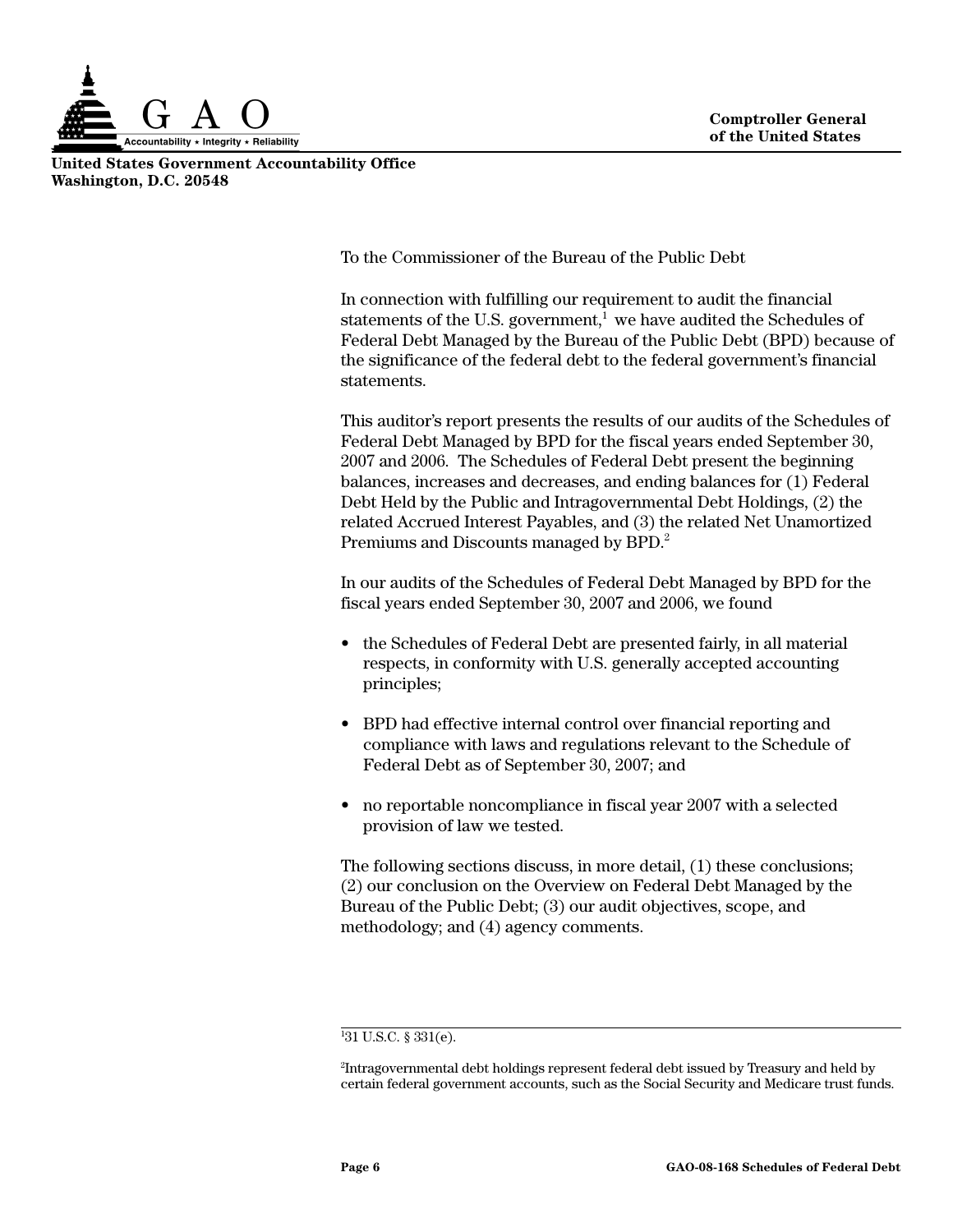<span id="page-9-2"></span><span id="page-9-1"></span><span id="page-9-0"></span>

| <b>Opinion on Schedules</b><br>of Federal Debt           | The Schedules of Federal Debt including the accompanying notes present<br>fairly, in all material respects, in conformity with U.S. generally accepted<br>accounting principles, the balances as of September 30, 2007, 2006, and<br>2005 for Federal Debt Managed by BPD; the related Accrued Interest<br>Payables and Net Unamortized Premiums and Discounts; and the related<br>increases and decreases for the fiscal years ended September 30, 2007 and<br>2006.                                                                                                                                                                                                                                                                                                                                                                                                                                                                                                                                                                                                                                                                                                                                                                             |
|----------------------------------------------------------|---------------------------------------------------------------------------------------------------------------------------------------------------------------------------------------------------------------------------------------------------------------------------------------------------------------------------------------------------------------------------------------------------------------------------------------------------------------------------------------------------------------------------------------------------------------------------------------------------------------------------------------------------------------------------------------------------------------------------------------------------------------------------------------------------------------------------------------------------------------------------------------------------------------------------------------------------------------------------------------------------------------------------------------------------------------------------------------------------------------------------------------------------------------------------------------------------------------------------------------------------|
| Opinion on Internal<br>Control                           | BPD maintained, in all material respects, effective internal control relevant<br>to the Schedule of Federal Debt related to financial reporting and<br>compliance with applicable laws and regulations as of September 30, 2007,<br>that provided reasonable assurance that misstatements, losses, or<br>noncompliance material in relation to the Schedule of Federal Debt would<br>be prevented or detected on a timely basis. Our opinion is based on criteria<br>established under 31 U.S.C. $\S 3512$ (c), (d), the Federal Managers' Financial<br>Integrity Act, and the Office of Management and Budget (OMB) Circular A-<br>123, Management's Responsibility for Internal Control.<br>We found matters involving information security controls that we do not<br>consider to be significant deficiencies. <sup>3</sup> We will communicate these<br>matters to BPD's management, along with our recommendations for<br>improvement, in a separate letter to be issued at a later date.                                                                                                                                                                                                                                                    |
| Compliance with a<br><b>Selected Provision of</b><br>Law | Our tests for compliance in fiscal year 2007 with the statutory debt limit<br>disclosed no instances of noncompliance that would be reportable under<br>U.S. generally accepted government auditing standards or applicable OMB<br>audit guidance. However, the objective of our audit of the Schedule of<br>Federal Debt for the fiscal year ended September 30, 2007, was not to<br>provide an opinion on overall compliance with laws and regulations.<br>Accordingly, we do not express such an opinion.<br><sup>3</sup> A significant deficiency is a control deficiency, or combination of control deficiencies, that<br>adversely affects the entity's ability to initiate, authorize, record, process, or report financial<br>data reliably in accordance with U.S. generally accepted accounting principles such that<br>there is more than a remote likelihood that a misstatement of the entity's financial<br>statements that is more than inconsequential will not be prevented or detected. A control<br>deficiency exists when the design or operation of a control does not allow management or<br>employees in the normal course of performing their assigned functions to prevent or detect<br>misstatements on a timely basis. |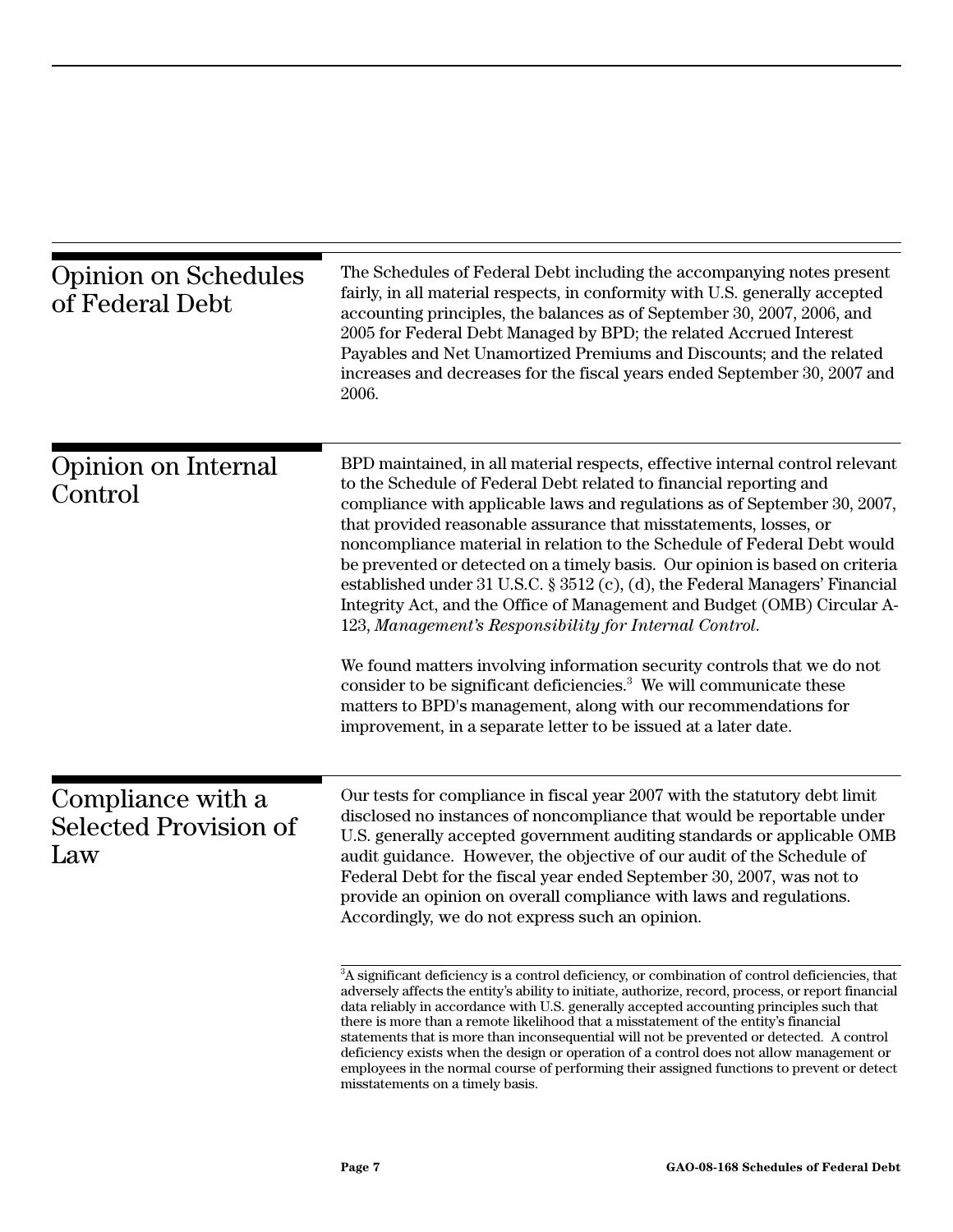<span id="page-10-1"></span><span id="page-10-0"></span>

| Consistency of Other<br>Information   | BPD's Overview on Federal Debt Managed by the Bureau of the Public Debt<br>contains information, some of which is not directly related to the<br>Schedules of Federal Debt. We do not express an opinion on this<br>information. However, we compared this information for consistency with<br>the schedules and discussed the methods of measurement and presentation<br>with BPD officials. Based on this limited work, we found no material<br>inconsistencies with the schedules or U.S. generally accepted accounting<br>principles. |
|---------------------------------------|-------------------------------------------------------------------------------------------------------------------------------------------------------------------------------------------------------------------------------------------------------------------------------------------------------------------------------------------------------------------------------------------------------------------------------------------------------------------------------------------------------------------------------------------|
| Objectives, Scope, and<br>Methodology | Management is responsible for (1) preparing the Schedules of Federal Debt<br>in conformity with U.S. generally accepted accounting principles;<br>(2) establishing, maintaining, and assessing internal control to provide<br>reasonable assurance that the broad control objectives of the Federal<br>Managers' Financial Integrity Act are met; and (3) complying with<br>applicable laws and regulations.                                                                                                                              |
|                                       | We are responsible for obtaining reasonable assurance about whether<br>(1) the Schedules of Federal Debt are presented fairly, in all material<br>respects, in conformity with U.S. generally accepted accounting principles<br>and (2) management maintained effective relevant internal control as of<br>September 30, 2007, the objectives of which are the following:                                                                                                                                                                 |
|                                       | Financial reporting: Transactions are properly recorded, processed, and<br>$\bullet$<br>summarized to permit the preparation of the Schedule of Federal Debt<br>for the fiscal year ended September 30, 2007, in conformity with U.S.<br>generally accepted accounting principles.                                                                                                                                                                                                                                                        |
|                                       | Compliance with laws and regulations: Transactions related to the<br>Schedule of Federal Debt for the fiscal year ended September 30, 2007,<br>are executed in accordance with laws governing the use of budget<br>authority and with other laws and regulations that could have a direct<br>and material effect on the Schedule of Federal Debt.                                                                                                                                                                                         |
|                                       | We are also responsible for $(1)$ testing compliance with selected provisions<br>of laws and regulations that have a direct and material effect on the<br>Schedule of Federal Debt and (2) performing limited procedures with<br>respect to certain other information appearing with the Schedules of<br>Federal Debt.                                                                                                                                                                                                                    |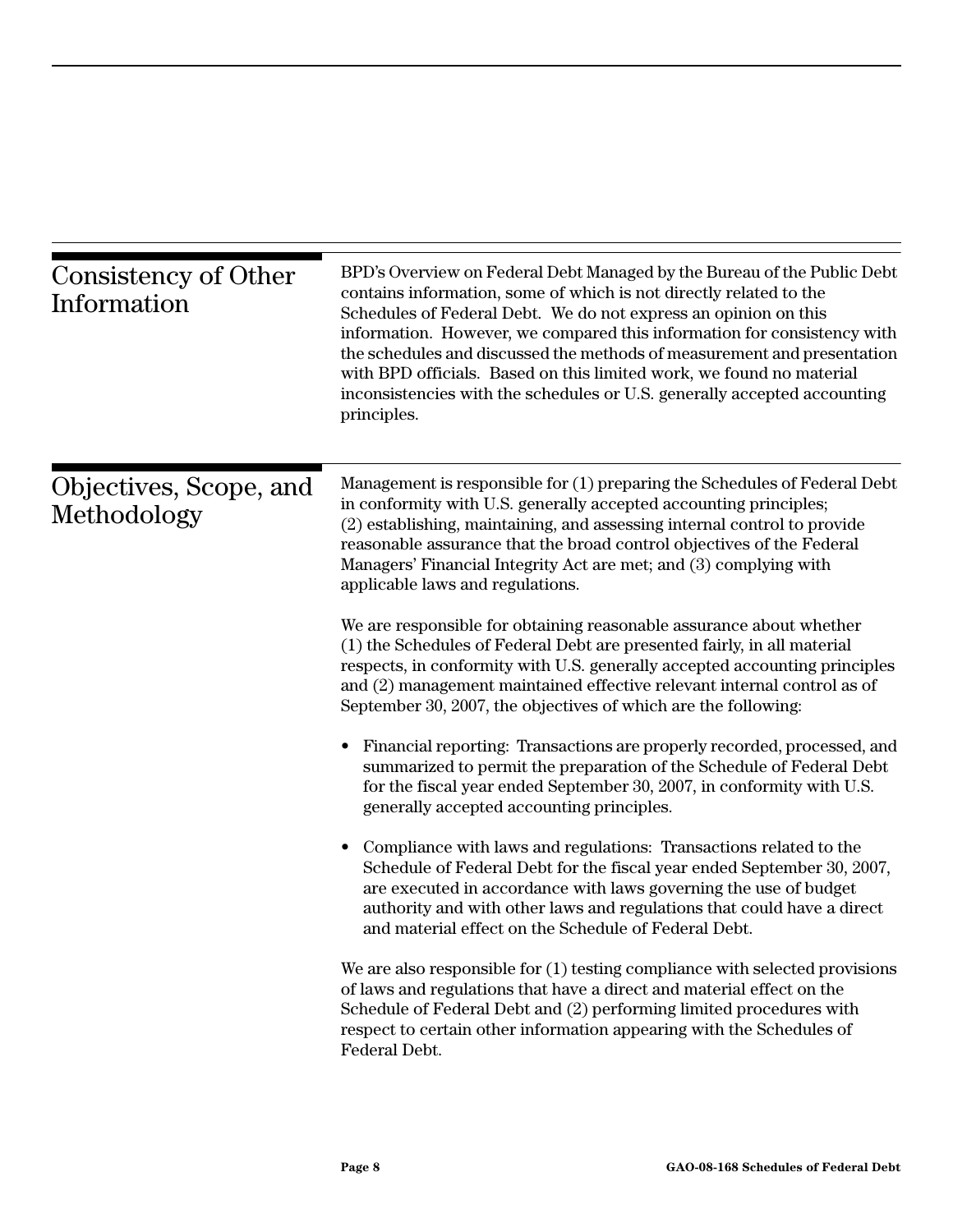In order to fulfill these responsibilities, we

- examined, on a test basis, evidence supporting the amounts and disclosures in the Schedules of Federal Debt;
- assessed the accounting principles used and any significant estimates made by management;
- evaluated the overall presentation of the Schedules of Federal Debt;
- obtained an understanding of the entity and its operations, including its internal control relevant to the Schedule of Federal Debt as of September 30, 2007, related to financial reporting and compliance with laws and regulations (including execution of transactions in accordance with budget authority);
- tested relevant internal controls over financial reporting and compliance, and evaluated the design and operating effectiveness of internal control relevant to the Schedule of Federal Debt as of September 30, 2007;
- considered the process for evaluating and reporting on internal control and financial management systems under the Federal Managers' Financial Integrity Act; and
- tested compliance in fiscal year 2007 with the statutory debt limit (31) U.S.C. § 3101(b) (Supp IV 2005), as amended by Pub. L. No. 109-182, 120 Stat. 289 (2006), and Pub L. No. 110-91, 121 Stat. 988 (2007)).

We did not evaluate all internal controls relevant to operating objectives as broadly defined by the Federal Managers' Financial Integrity Act, such as those controls relevant to preparing statistical reports and ensuring efficient operations. We limited our internal control testing to controls over financial reporting and compliance. Because of inherent limitations in internal control, misstatements due to error or fraud, losses, or noncompliance may nevertheless occur and not be detected. We also caution that projecting our evaluation to future periods is subject to the risk that controls may become inadequate because of changes in conditions or that the degree of compliance with controls may deteriorate.

We did not test compliance with all laws and regulations applicable to BPD. We limited our tests of compliance to a selected provision of law that has a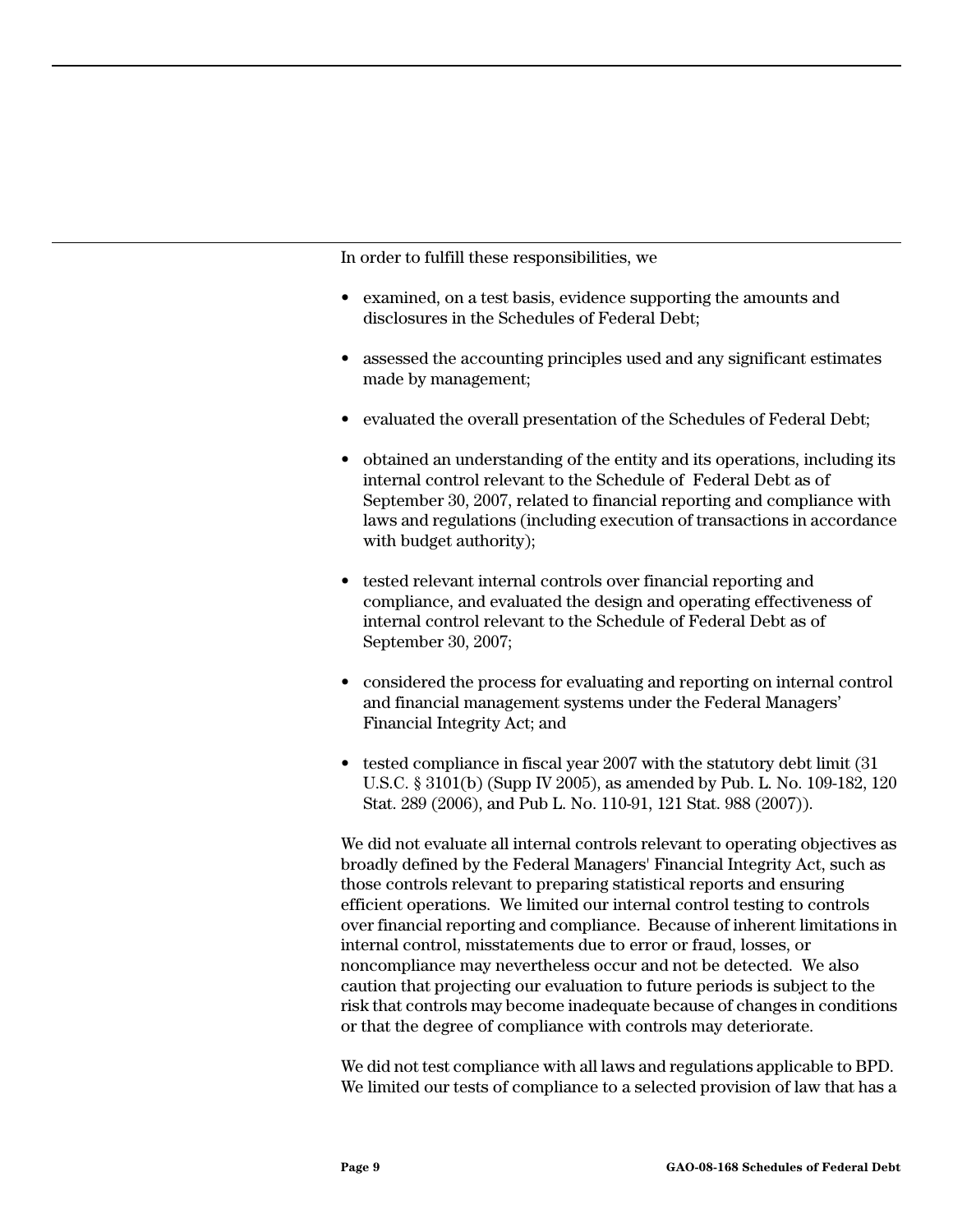direct and material effect on the Schedule of Federal Debt for the fiscal year ended September 30, 2007. We caution that noncompliance may occur and not be detected by these tests and that such testing may not be sufficient for other purposes.

We performed our work in accordance with U.S. generally accepted government auditing standards and applicable OMB audit guidance.

<span id="page-12-0"></span>Agency Comments In commenting on a draft of this report, BPD concurred with the conclusions in our report. The comments are reprinted in appendix I.

 $\mathcal{A}$  m-Want

David M. Walker Comptroller General of the United States

October 31, 2007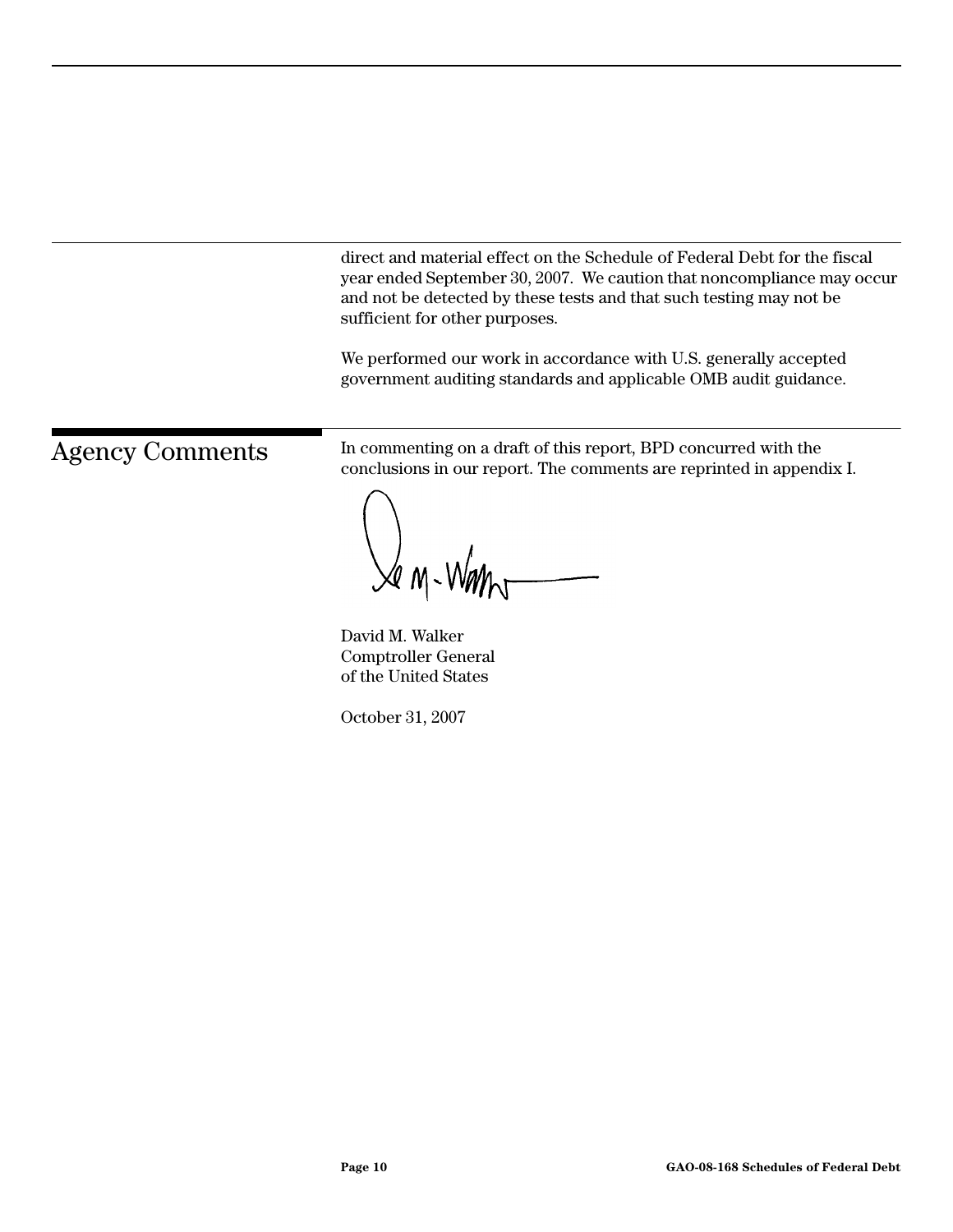### <span id="page-13-0"></span>Overview, Schedules, and Notes

#### <span id="page-13-1"></span>**Overview on Federal Debt Managed by the Bureau of the Public Debt**

#### **Overview on Federal Debt Managed by the Bureau of the Public Debt**

#### *Gross Federal Debt Outstanding1*

Federal debt managed by the Bureau of the Public Debt (BPD) comprises debt held by the public and debt held by certain federal government accounts, the latter of which is referred to as intragovernmental debt holdings. As of September 30, 2007 and 2006, outstanding gross federal debt managed by the bureau totaled \$8,993 and \$8,493 billion, respectively. The increase in gross federal debt of \$500 billion during fiscal year 2007 was due to an increase in gross intragovernmental debt holdings of \$294 billion and an increase in gross debt held by the public of \$206 billion. As Figure 1 illustrates, both intragovernmental debt holdings and debt held by the public have steadily increased since fiscal year 2003. The primary reason for the increases in intragovernmental debt holdings is the annual surpluses in the Federal Old-Age and Survivors Insurance Trust Fund, Civil Service Retirement and Disability Fund, Federal Hospital Insurance Trust Fund, Federal Disability Insurance Trust Fund, and Military Retirement Fund. The increases in debt held by the public are due primarily to total federal spending exceeding total federal revenues. As of September 30, 2007, gross debt held by the public totaled \$5,049 billion and gross intragovernmental debt holdings totaled \$3,944 billion.



<sup>1</sup> Federal debt outstanding reported here differs from the amount reported in the Financial Report of the United States Government because of the securities not maintained or reported by the bureau and which are issued by the Federal Financing Bank and other federal government agencies.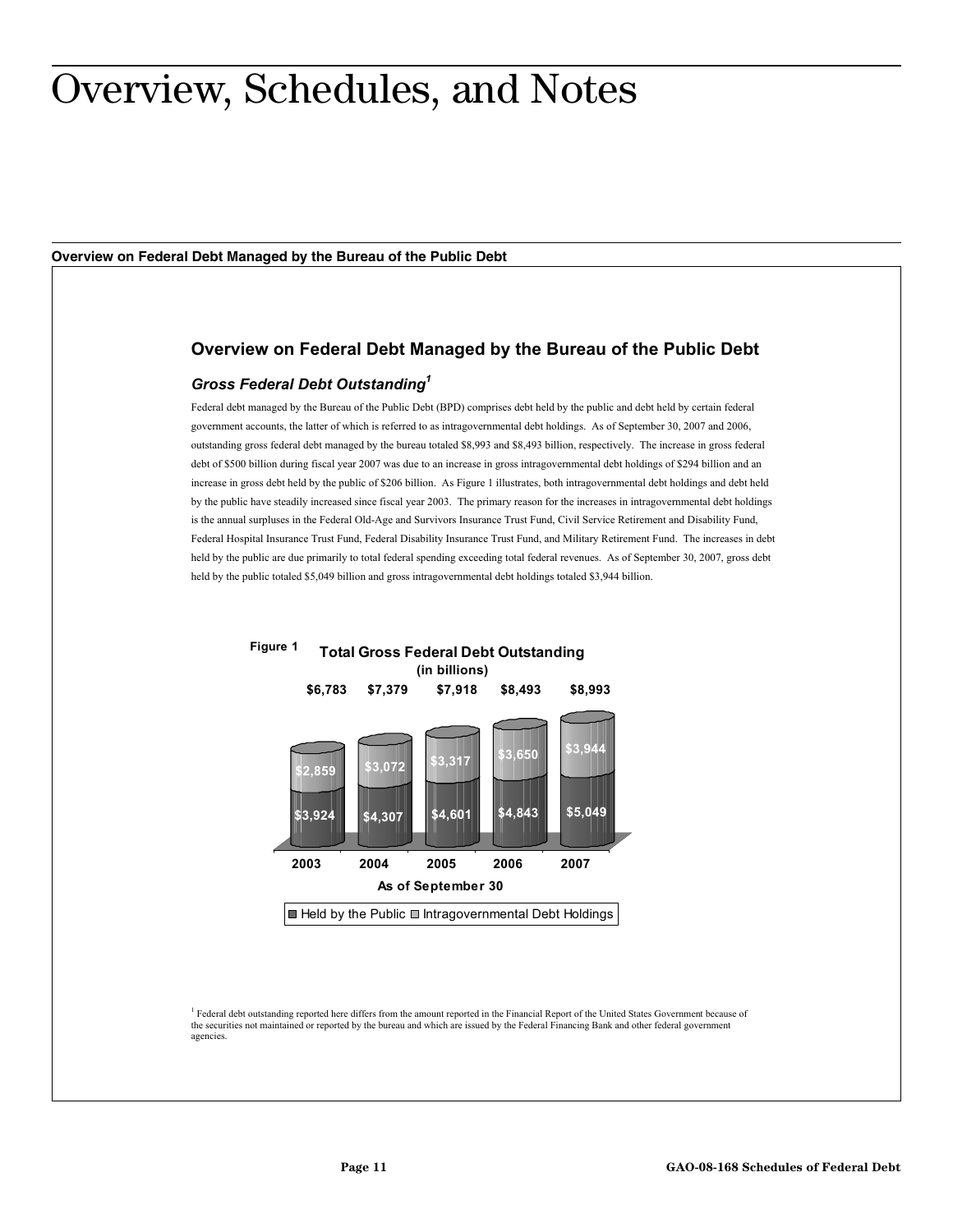#### *Interest Expense*

Interest expense incurred during fiscal year 2007 consists of (1) interest accrued and paid on debt held by the public or credited to accounts holding intragovernmental debt during the fiscal year, (2) interest accrued during the fiscal year, but not yet paid on debt held by the public or credited to accounts holding intragovernmental debt, and (3) net amortization of premiums and discounts. The primary components of interest expense are interest paid on the debt held by the public and interest credited to federal government trust funds and other federal government accounts that hold Treasury securities. The interest paid on the debt held by the public affects the current spending of the federal government and represents the burden in servicing its debt (i.e., payments to outside creditors). Interest credited to federal government trust funds and other federal government accounts, on the other hand, does not result in an immediate outlay of the federal government because one part of the government pays the interest and another part receives it. However, this interest represents a claim on future budgetary resources and hence an obligation on future taxpayers. This interest, when reinvested by the trust funds and other federal government accounts, is included in the programs' excess funds not currently needed in operations, which are invested in federal securities. During fiscal year 2007, interest expense incurred totaled \$433 billion, interest expense on debt held by the public was \$239 billion, and \$194 billion was interest incurred for intragovernmental debt holdings. As Figure 2 illustrates, total interest expense has increased in fiscal years 2003 through 2007. Average interest rates on principal balances outstanding as of September 30, 2007 and 2006, are disclosed in the Notes to the Schedules of Federal Debt.



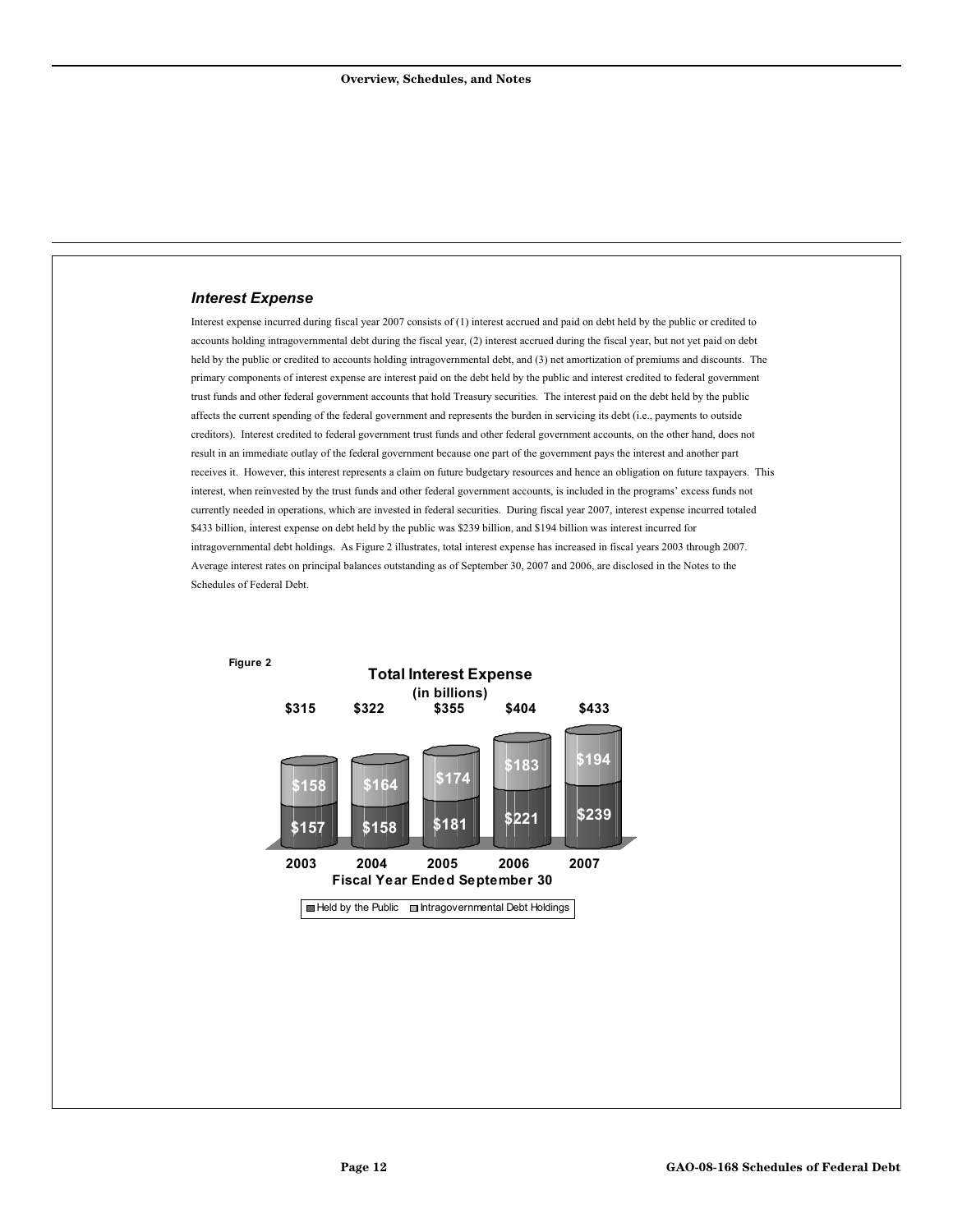#### *Debt Held by the Public*

Debt held by the public reflects how much of the nation's wealth has been absorbed by the federal government to finance prior federal spending in excess of total federal revenues. As of September 30, 2007 and 2006, gross debt held by the public totaled \$5,049 billion and \$4,843 billion, respectively (see Figure 1), an increase of \$206 billion. The borrowings and repayments of debt held by the public increased from fiscal year 2006 to 2007. After Treasury took into account the increased issuances of State and Local Government Series securities, Treasury decided to finance the remaining current operations using more short-term securities.

As of September 30, 2007, \$4,428 billion, or 88 percent, of the securities that constitute debt held by the public were marketable, meaning that once the government issues them, they can be resold by whoever owns them. Marketable debt is made up of Treasury bills, Treasury notes, Treasury bonds, and Treasury Inflation-Protected Securities (TIPS) with maturity dates ranging from less than 1 year out to 30 years. Of the marketable securities currently held by the public as of September 30, 2007, \$2,838 billion or 64 percent will mature within the next 4 years (see Figure 3). As of September 30, 2007 and 2006, notes and TIPS held by the public maturing within the next 10 years totaled \$2,767 billion and \$2,709 billion, respectively, an increase of \$58 billion.



#### **Maturity Dates<sup>2</sup> of Marketable Debt Held by the Public as of September 30, 2007 Figure 3**

<sup>2</sup> Callable securities mature between fiscal years 2013 and 2015, but are reported by their call date.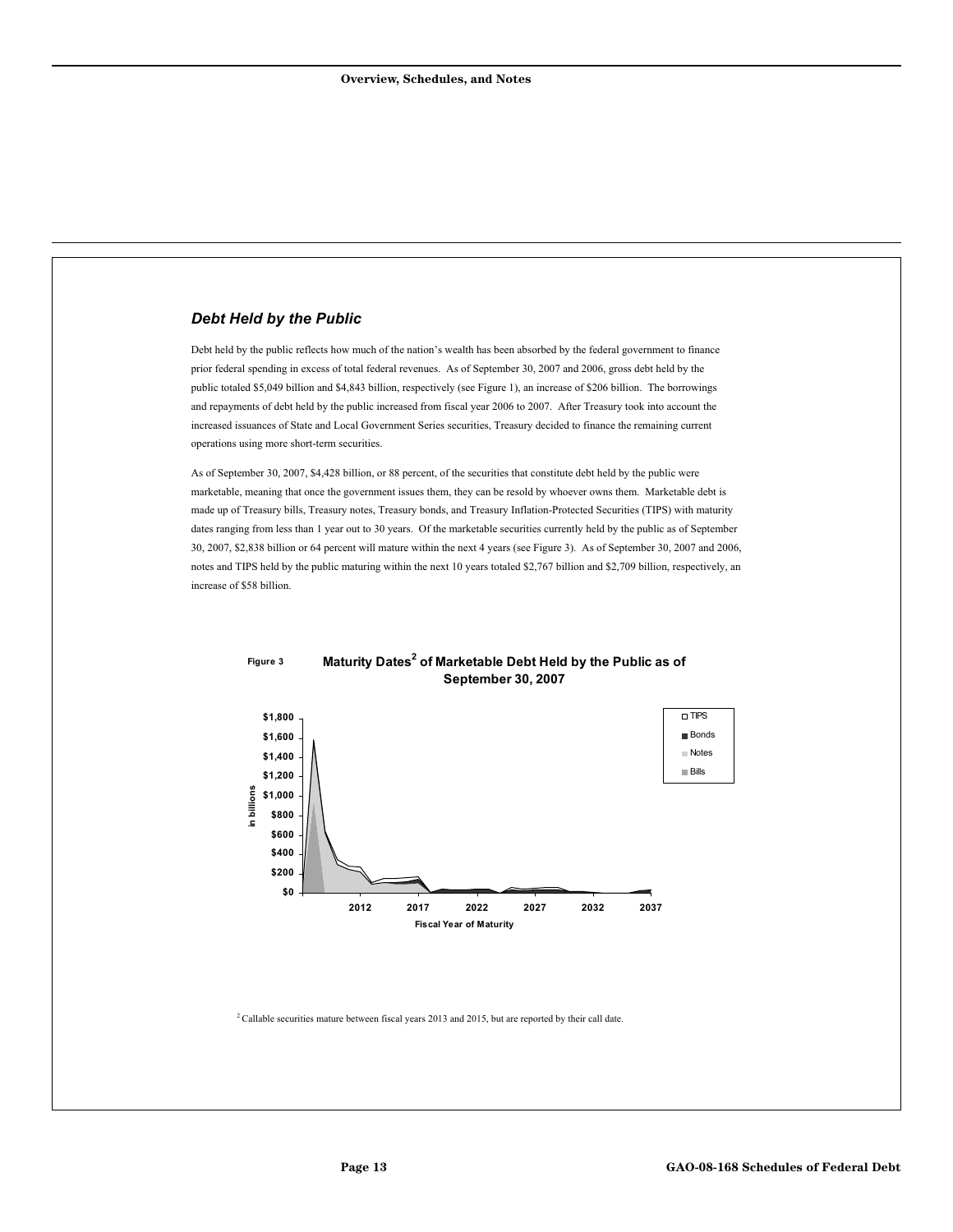#### *Debt Held by the Public, cont.*

The government also issues to the public, state and local governments, and foreign governments and central banks nonmarketable securities, which cannot be resold, and have maturity dates from on demand to more than 10 years. As of September 30, 2007, nonmarketable securities totaled \$621 billion, or 12 percent of debt held by the public. As of that date, nonmarketable securities primarily consisted of savings securities totaling \$197 billion and special securities for state and local governments totaling \$297 billion.

The Federal Reserve Banks (FRBs) act as fiscal agents for Treasury, as permitted by the Federal Reserve Act. As fiscal agents for Treasury, the FRBs play a significant role in the processing of marketable book-entry securities and paper U.S. savings bonds. For marketable book-entry securities, selected FRBs receive bids, issue book-entry securities to awarded bidders and collect payment on behalf of Treasury, and make interest and redemption payments from Treasury's account to the accounts of security holders. For paper U.S. savings bonds, selected FRBs sell, print, and deliver savings bonds; redeem savings bonds; and handle the related transfers of cash.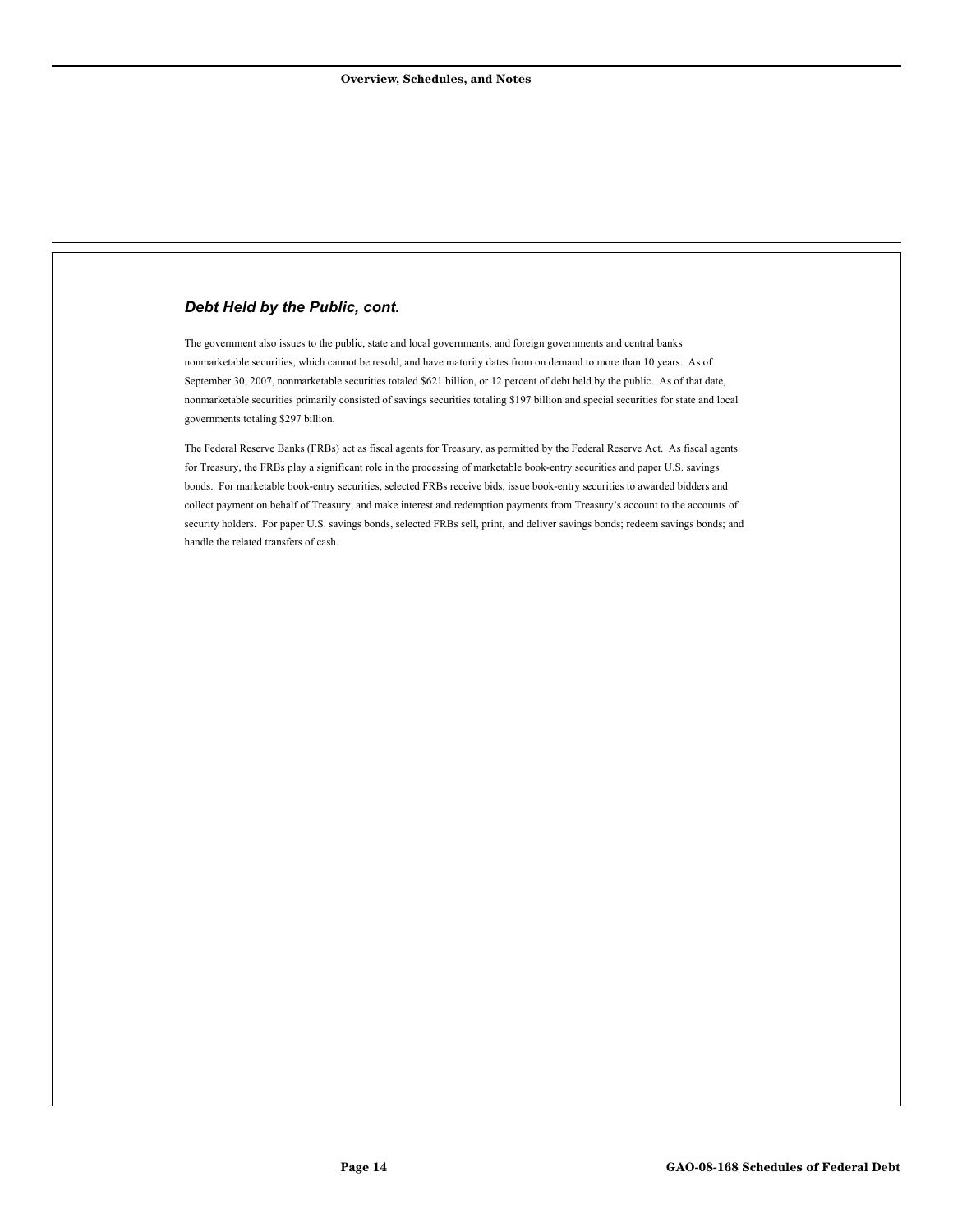#### *Intragovernmental Debt Holdings*

Intragovernmental debt holdings represent balances of Treasury securities held by over 230 individual federal government accounts with either the authority or the requirement to invest excess receipts in special U.S. Treasury securities that are guaranteed for principal and interest by the full faith and credit of the U.S. Government. Intragovernmental debt holdings primarily consist of balances in the Social Security, Medicare, Military Retirement, and Civil Service Retirement and Disability trust funds.<sup>3</sup> As of September 30, 2007, such funds accounted for \$3,419 billion, or 87 percent, of the \$3,944 billion intragovernmental debt holdings balances (see Figure 4). As of September 30, 2007 and 2006, gross intragovernmental debt holdings totaled \$3,944 billion and \$3,650 billion, respectively (see Figure 1), an increase of \$294 billion.

The majority of intragovernmental debt holdings are Government Account Series (GAS) securities. GAS securities consist of par value securities and market-based securities, with terms ranging from on demand out to 30 years. Par value securities are issued and redeemed at par (100 percent of the face value), regardless of current market conditions. Market-based securities, however, can be issued at a premium or discount and are redeemed at par value on the maturity date or at market value if redeemed before the maturity date.



<sup>3</sup> The Social Security trust funds consist of the Federal Old-Age and Survivors Insurance Trust Fund and the Federal Disability Insurance Trust Fund. In addition, the Medicare trust funds are made up of the Federal Hospital Insurance Trust Fund and the Federal Supplementary Medical Insurance Trust Fund.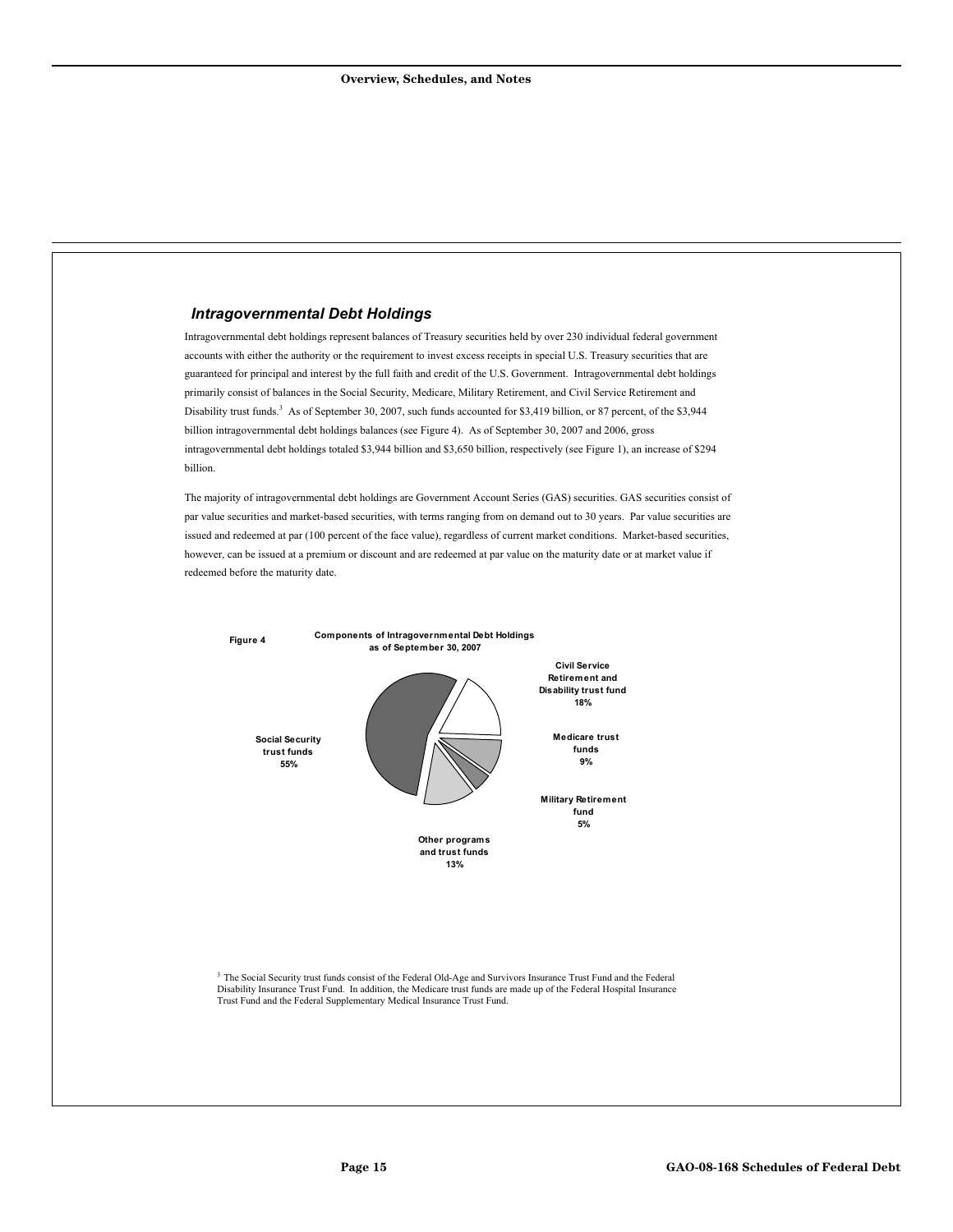#### *Significant Events in FY 2007*

#### *Statutory Debt Ceiling Raised*

On May 17, 2007, a house bill was introduced and approved to increase the debt limit from \$8,965 billion to \$9,815 billion. The bill was then referred to the Senate Committee on Finance on May 21, 2007, where it gained approval on September 12, 2007. Projections determined that the United States would hit the statutory debt limit on October 1, 2007, and consequently, the full senate passed this measure to raise the debt limit by \$850 billion on September 27, 2007. On September 29, 2007, Public Law 110-91 was enacted, which raised the statutory debt ceiling to \$9,815 billion.

#### *Thirty-Year Bond Issuance/Discontinuation of 3-Year Note*

The thirty-year bond was re-introduced in February 2006 with semi-annual issuance planned. In August 2006, Treasury announced that the 30-year bond would be issued on a quarterly basis beginning in February 2007. The February issue was reopened in May 2007, followed by an original issue in August 2007 that will be reopened in November 2007. This quarterly issuance pattern has benefited the Separate Trading of Registered Interest and Principal of Securities (STRIPS) market by creating interest payments for February, May, August and November. Beginning in February 2006, the auction and issuance of the monthly 5-year note was shifted to month end to accommodate the re-introduction of the 30-year bond.

Additionally, Treasury's ongoing monitoring of the fiscal year's economic outlook has resulted in the discontinuance of the 3 year note. Discontinuance of the 3-year note will allow Treasury to ensure large liquid benchmark issuances, better balance its portfolio, and manage the fiscal outlook. The final scheduled auction of the 3-year note was held on May 7, 2007.

#### *Discontinuance of Long-Term Securities in Legacy Treasury Direct*

On January 18, 2007, a final amendment to the Uniform Offering Circular (UOC) was published in the Federal Register clarifying that the Treasury Department may announce certain marketable Treasury securities as not eligible for purchase or holding in Legacy Treasury Direct. Legacy Treasury Direct, which was implemented in 1986, will be phased out and replaced by the newer, online TreasuryDirect system. To assist with this phasing out, the offering of longer-term securities in Legacy Treasury Direct was discontinued. Since January 2007, 30-year bonds and 20-year TIPS are no longer available in Legacy Treasury Direct. This amendment also clarified that the announcement for each auction, in conjunction with the UOC, provides the terms and conditions for the sale and issuance of marketable Treasury bills, notes, bonds, and TIPS.

#### *TreasuryDirect Security Changes*

TreasuryDirect is an Internet-accessed system that enables investors to purchase the full range of Treasury securities and manage their holdings in a single account. Sensitive online transactions such as bank account changes and securities sales and transfers could become vulnerable to fraud. In July 2007, BPD initiated certified paper requests to process these sensitive transactions. This third-party investor identification helps mitigate risk and assure individual investors of the security of their Treasury Direct investments by providing additional verification and a written record of transaction requests.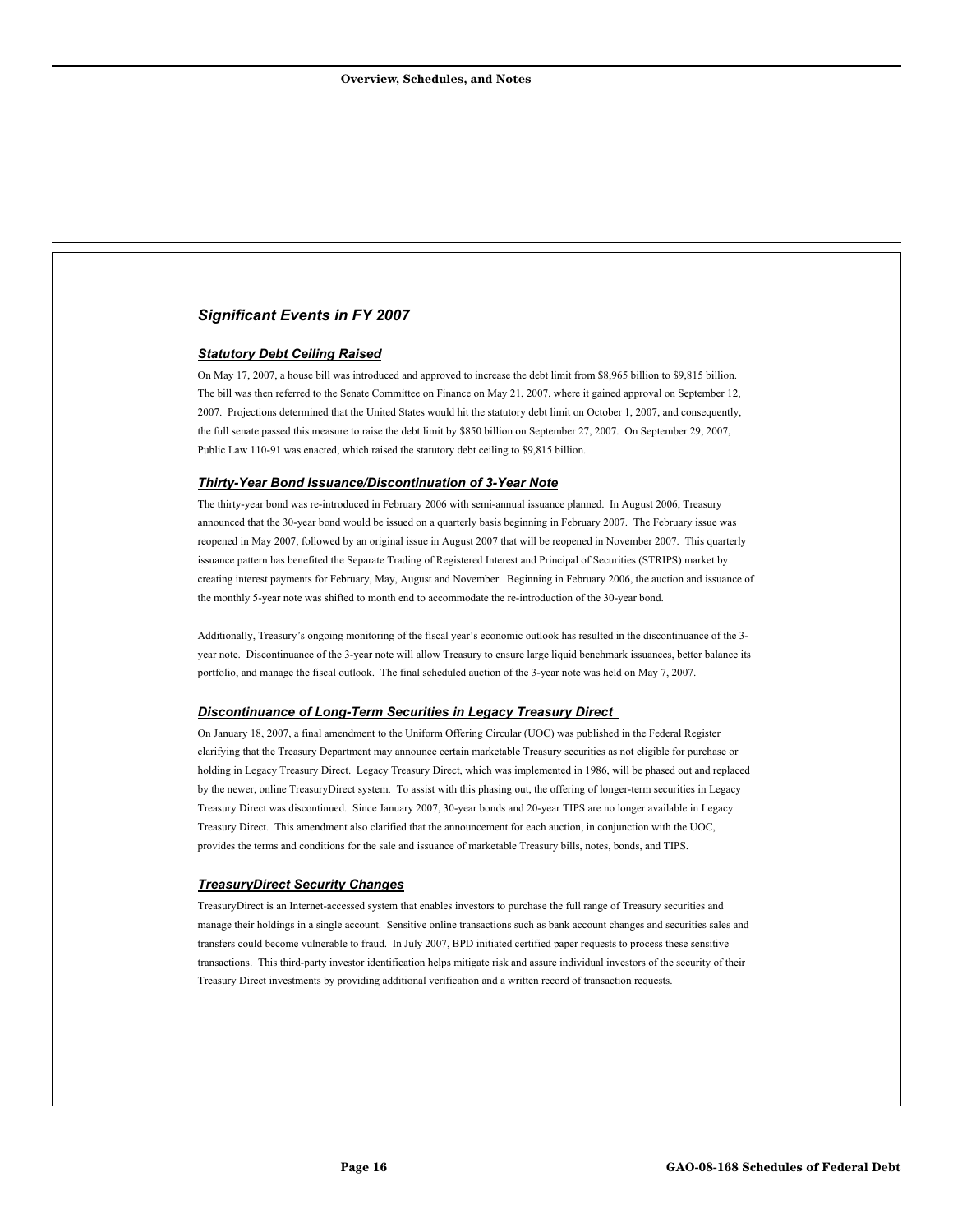#### *Significant Events in FY 2007, cont.*

#### *Postal Retiree Health Benefits Fund*

On December 20, 2006, the President signed H.R. 6407, which enacted Public Law 109-435, the "Postal Accountability and Enhancement Act." This Act created a new Government Account Series Trust Fund, the Postal Retiree Health Benefits Fund. This fund is administered by the Office of Personnel Management and receives transfers from the United States Postal Service (USPS). The initial transfer in the amount of \$3 billion was received and invested in par value securities on April 6, 2007. Additional amounts of \$17.1 billion and \$5.4 billion were transferred and invested on June 30, 2007 and September 28, 2007, respectively. The fund is not expected to make payouts until 2017.

#### *Daily Financial Statements*

Beginning with the accounting date of June 1, 2007, BPD is publishing key daily debt-related financial data on our website, http://www.treasurydirect.gov/govt/reports/pd/feddebt/feddebt\_daily.htm. Similar financial information is currently published monthly. During the past fiscal year, BPD strengthened internet communications with customers by redesigning the government section of the Treasurydirect.gov website. Additional on-line resources are now available and the overall functionality and accessibility features are greatly improved. The Schedules of Federal Debt daily reporting was implemented to support the Treasury strategic objective to "make accurate, timely financial information on U.S. Government programs readily available." The enhanced financial reporting is geared toward providing our customers more timely information and is one of BPD's strategic goals for FY 2007.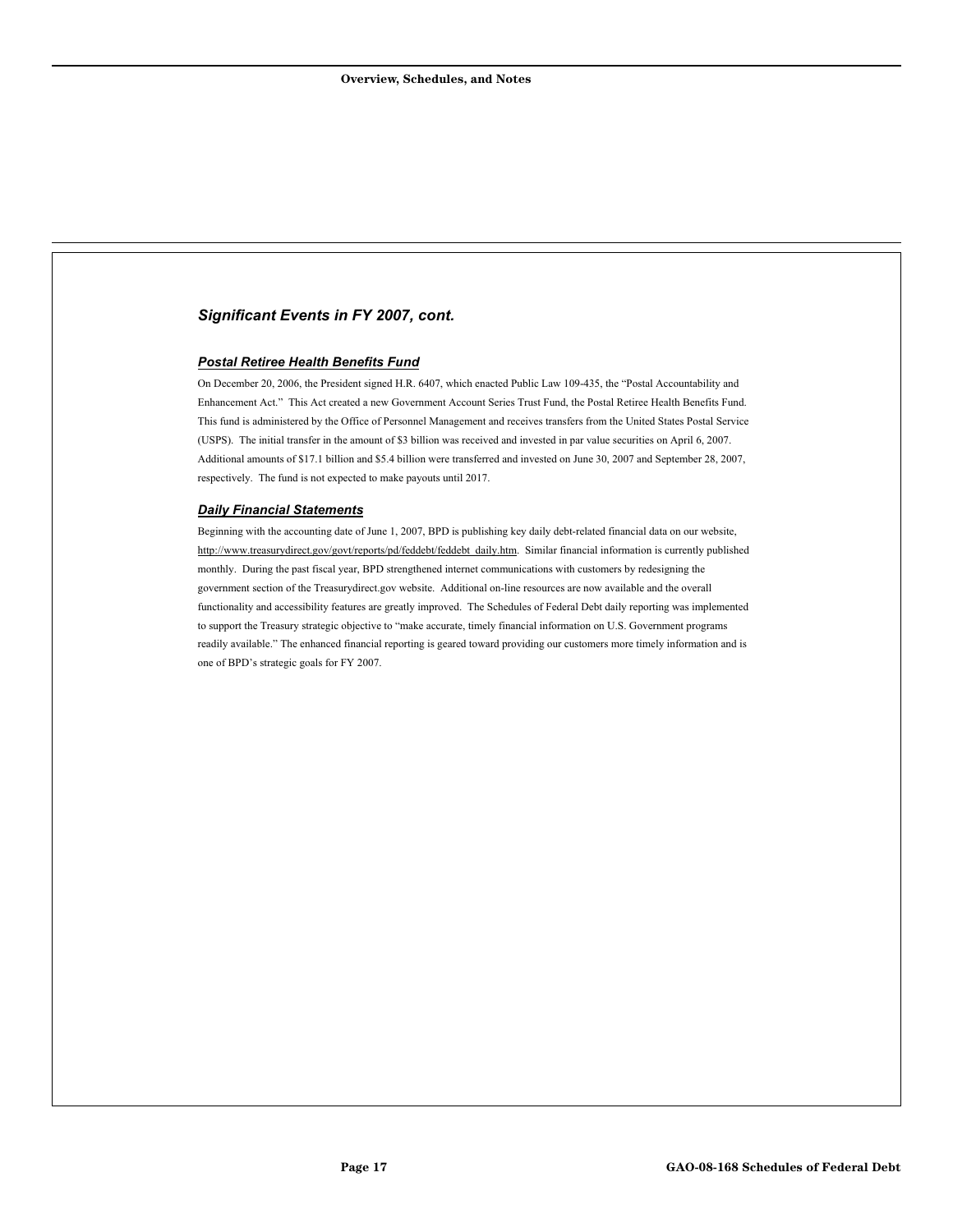#### *Historical Perspective*

Federal debt outstanding is one of the largest legally binding obligations of the federal government. Nearly all the federal debt has been issued by the Treasury with a small portion being issued by other federal government agencies. Treasury issues debt securities for two principal reasons, (1) to borrow needed funds to finance the current operations of the federal government and (2) to provide an investment and accounting mechanism for certain federal government accounts' excess receipts, primarily trust funds. Total gross federal debt outstanding has dramatically increased over the past 25 years from \$1,142 billion as of September 30, 1982, to \$8,993 billion as of September 30, 2007 (see Figure 5). Large budget deficits emerged during the 1980's due to tax policy decisions and increased outlays for defense and domestic programs. Through fiscal year 1997, annual federal deficits continued to be large and debt continued to grow at a rapid pace. As a result, total federal debt increased almost five fold between 1982 and 1997.

By fiscal year 1998, federal debt held by the public was beginning to decline. In fiscal years 1998 through 2001, the amount of debt held by the public fell by \$476 billion, from \$3,815 billion to \$3,339 billion. However, higher Federal outlays and tax policy decisions have resulted in an increase in debt held by the public from \$3,339 billion in 2001 to \$5,049 billion in 2007.

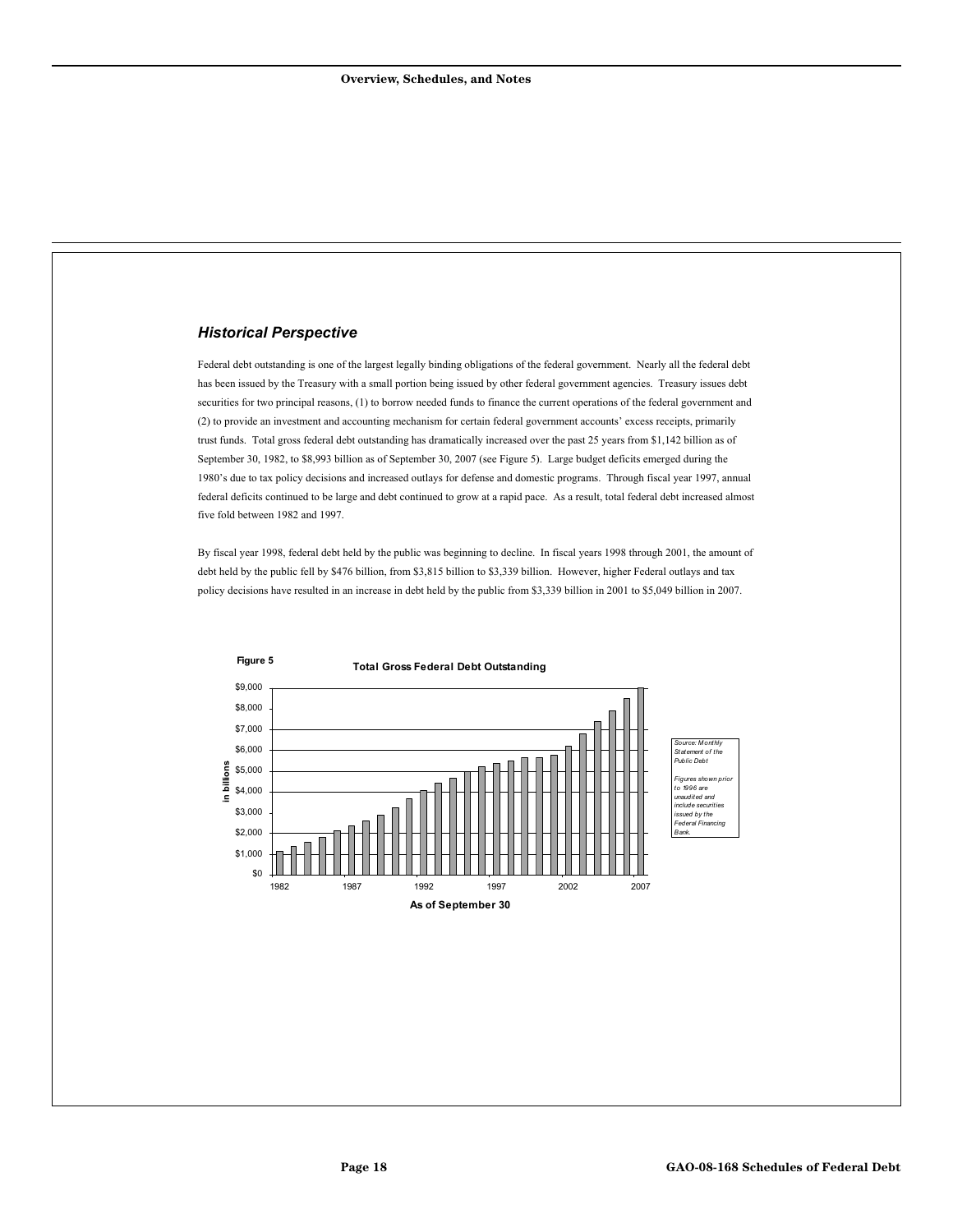#### *Historical Perspective, cont.*

Even in those years where debt held by the public declined, total federal debt increased because of increases in intragovernmental debt holdings. Over the past 4 fiscal years, intragovernmental debt holdings increased by \$1,085 billion, from \$2,859 billion as of September 30, 2003, to \$3,944 billion as of September 30, 2007. By law, trust funds have the authority or are required to invest surpluses in federal securities. As a result, the intragovernmental debt holdings balances primarily represent the cumulative surplus of funds due to the trust funds' cumulative annual excess of tax receipts, interest credited, and other collections compared to spending.

As shown in Figure 6, interest rates have fluctuated over the past 25 years. The average interest rates reflected here represent the original issue weighted effective yield on securities outstanding at the end of the fiscal year.

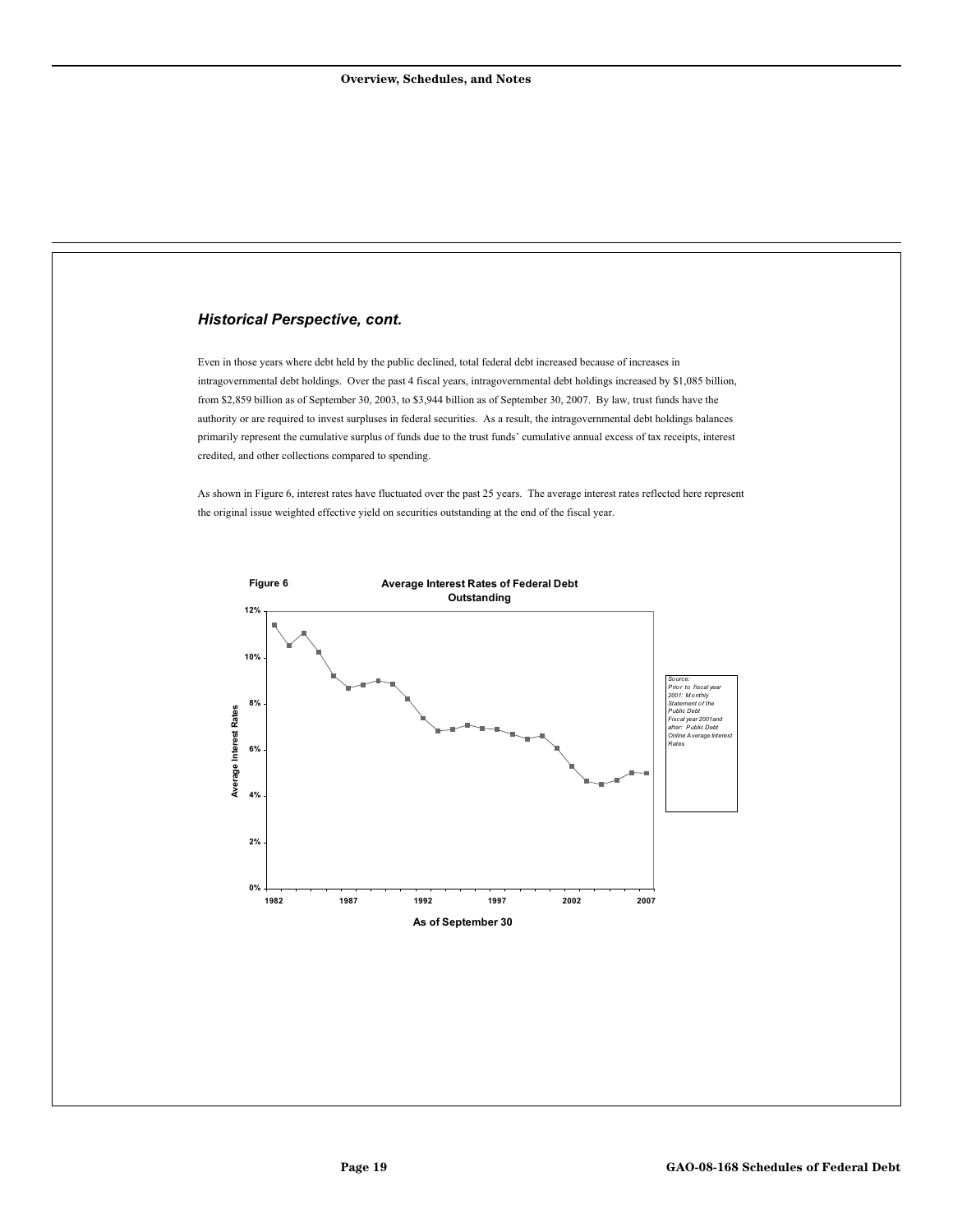#### <span id="page-22-0"></span>**Schedules of Federal Debt**

|                                                                                                                                         |                       |                                | <b>Federal Debt</b>                         |                       |                                |                                             |
|-----------------------------------------------------------------------------------------------------------------------------------------|-----------------------|--------------------------------|---------------------------------------------|-----------------------|--------------------------------|---------------------------------------------|
|                                                                                                                                         |                       | <b>Held by the Public</b>      |                                             |                       |                                | <b>Intragovernmental Debt Holdings</b>      |
|                                                                                                                                         | Principal<br>(Note 2) | Accrued<br>Interest<br>Payable | Net Unamortized<br>Premiums/<br>(Discounts) | Principal<br>(Note 3) | Accrued<br>Interest<br>Payable | Net Unamortized<br>Premiums/<br>(Discounts) |
| <b>Balance</b> as of<br>September 30, 2005                                                                                              | \$4,601,239           | \$34,961                       | $($ \$35,531)                               | \$3,317,471           | \$43,250                       | \$14,740                                    |
| <b>Increases</b><br>Borrowings from the<br>Public<br>Net Increase in<br>Intragovernmental Debt                                          | 4,534,335             |                                | (48, 568)                                   |                       |                                |                                             |
| Holdings<br>Accrued Interest (Note 4)                                                                                                   |                       | 177,593                        |                                             | 332,382               | 186,108                        | (12,630)                                    |
| <b>Total Increases</b>                                                                                                                  | 4,534,335             | 177,593                        | (48, 568)                                   | 332,382               | 186,108                        | (12, 630)                                   |
| <b>Decreases</b><br>Repayments of Debt Held<br>by the Public<br><b>Interest Paid</b><br>Net Amortization (Note 4)                       | 4,292,453             | 171,435                        | (43, 934)                                   |                       | 183,632                        | 3,269                                       |
| <b>Total Decreases</b>                                                                                                                  | 4,292,453             | 171,435                        | (43, 934)                                   | $\bf{0}$              | 183,632                        | 3,269                                       |
| <b>Balance</b> as of<br>September 30, 2006                                                                                              | 4,843,121             | 41,119                         | (40, 165)                                   | 3,649,853             | 45,726                         | (1,159)                                     |
| <b>Increases</b><br>Borrowings from the<br>Public<br>Net Increase in<br>Intragovernmental Debt<br>Holdings<br>Accrued Interest (Note 4) | 4,596,053             | 189,396                        | (48, 776)                                   | 294,495               | 195,445                        | 6,005                                       |
| <b>Total Increases</b>                                                                                                                  |                       |                                |                                             |                       |                                |                                             |
| <b>Decreases</b>                                                                                                                        | 4,596,053             | 189,396                        | (48, 776)                                   | 294,495               | 195,445                        | 6,005                                       |
| Repayments of Debt Held<br>by the Public<br><b>Interest Paid</b><br>Net Amortization (Note 4)                                           | 4,389,869             | 186,129                        | (49,500)                                    |                       | 192,560                        | 1,116                                       |
| <b>Total Decreases</b>                                                                                                                  | 4,389,869             | 186,129                        | (49,500)                                    | $\bf{0}$              | 192,560                        | 1,116                                       |
| <b>Balance</b> as of<br>September 30, 2007                                                                                              | \$5,049,305           | \$44,386                       | $($ \$39,441)                               | \$3,944,348           | \$48,611                       | \$3,730                                     |

*The accompanying notes are an integral part of these schedules.*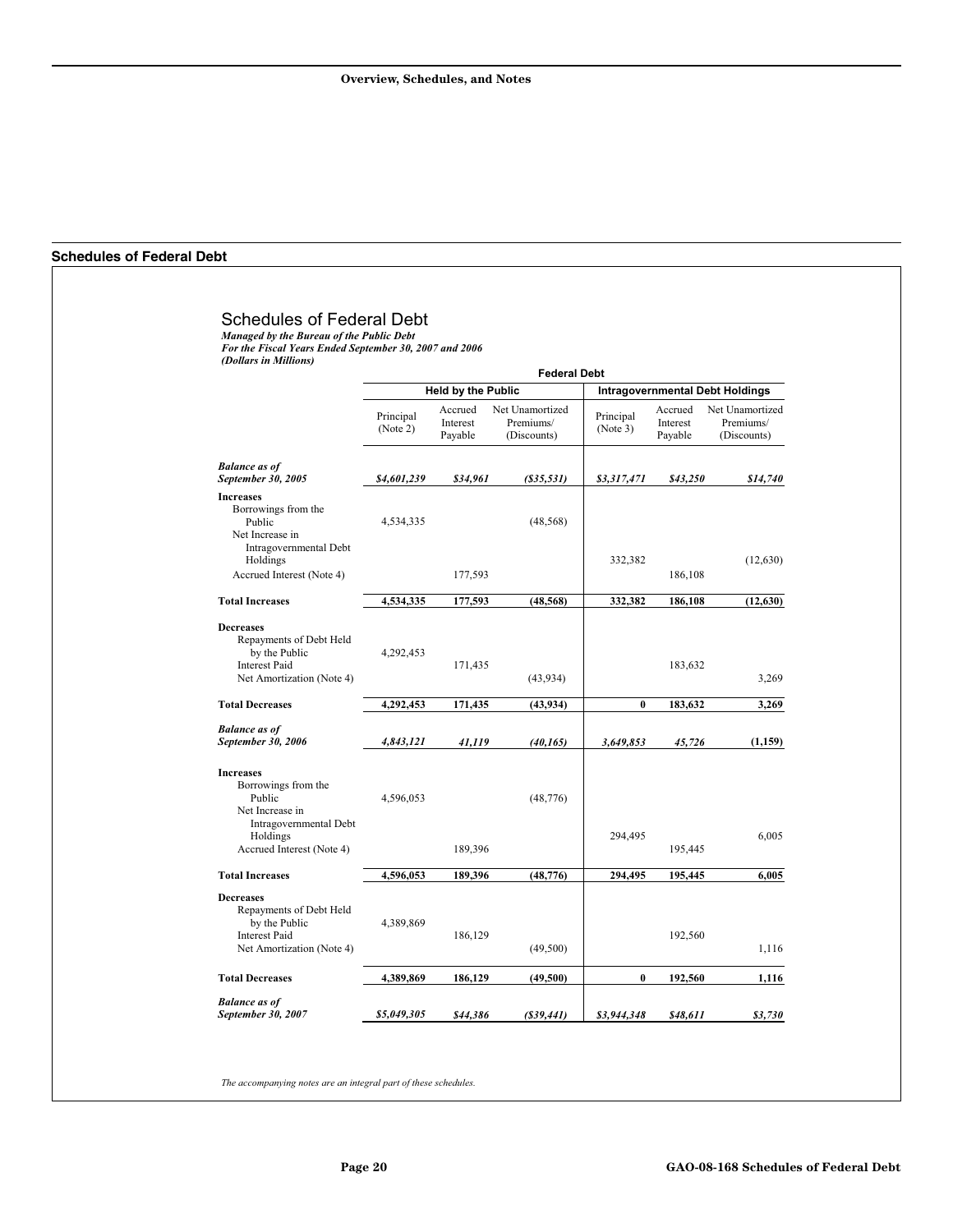#### <span id="page-23-0"></span>**Notes to the Schedules of Federal Debt**

*Notes to the Schedules of Federal Debt Managed by the Bureau of the Public Debt For the Fiscal Years Ended September 30, 2007 and 2006 (Dollars in Millions)*  **Note 1. Significant Accounting Policies**  Basis of Presentation The Schedules of Federal Debt Managed by the Bureau of the Public Debt (BPD) have been prepared to report fiscal year 2007 and 2006 balances and activity relating to monies borrowed from the public and certain federal government accounts to fund the U.S. government's operations. Permanent, indefinite appropriations are available for the payment of interest on the federal debt and the redemption of Treasury securities. Reporting Entity The Constitution empowers the Congress to borrow money on the credit of the United States. The Congress has authorized the Secretary of the Treasury to borrow monies to operate the federal government within a statutory debt limit. Title 31 U.S.C. authorizes Treasury to prescribe the debt instruments and otherwise limit and restrict the amount and composition of the debt. BPD, an organizational entity within the Fiscal Service of the Department of the Treasury, is responsible for issuing Treasury securities in accordance with such authority and to account for the resulting debt. In addition, BPD has been given the responsibility to issue Treasury securities to trust funds for trust fund receipts not needed for current benefits and expenses. BPD issues and redeems Treasury securities for the trust funds based on data provided by program agencies and other Treasury entities. Basis of Accounting The schedules were prepared in conformity with U.S. generally accepted accounting principles and from BPD's automated accounting system, Public Debt Accounting and Reporting System. Interest costs are recorded as expenses when incurred, instead of when paid. Certain Treasury securities are issued at a discount or premium. These discounts and premiums are amortized over the term of the security using an interest method for all long term securities and the straight line method for short term securities. The Department of the Treasury also issues Treasury Inflation-Protected Securities (TIPS). The principal for TIPS is adjusted daily over the life of the security based on the Consumer Price Index for all Urban Consumers.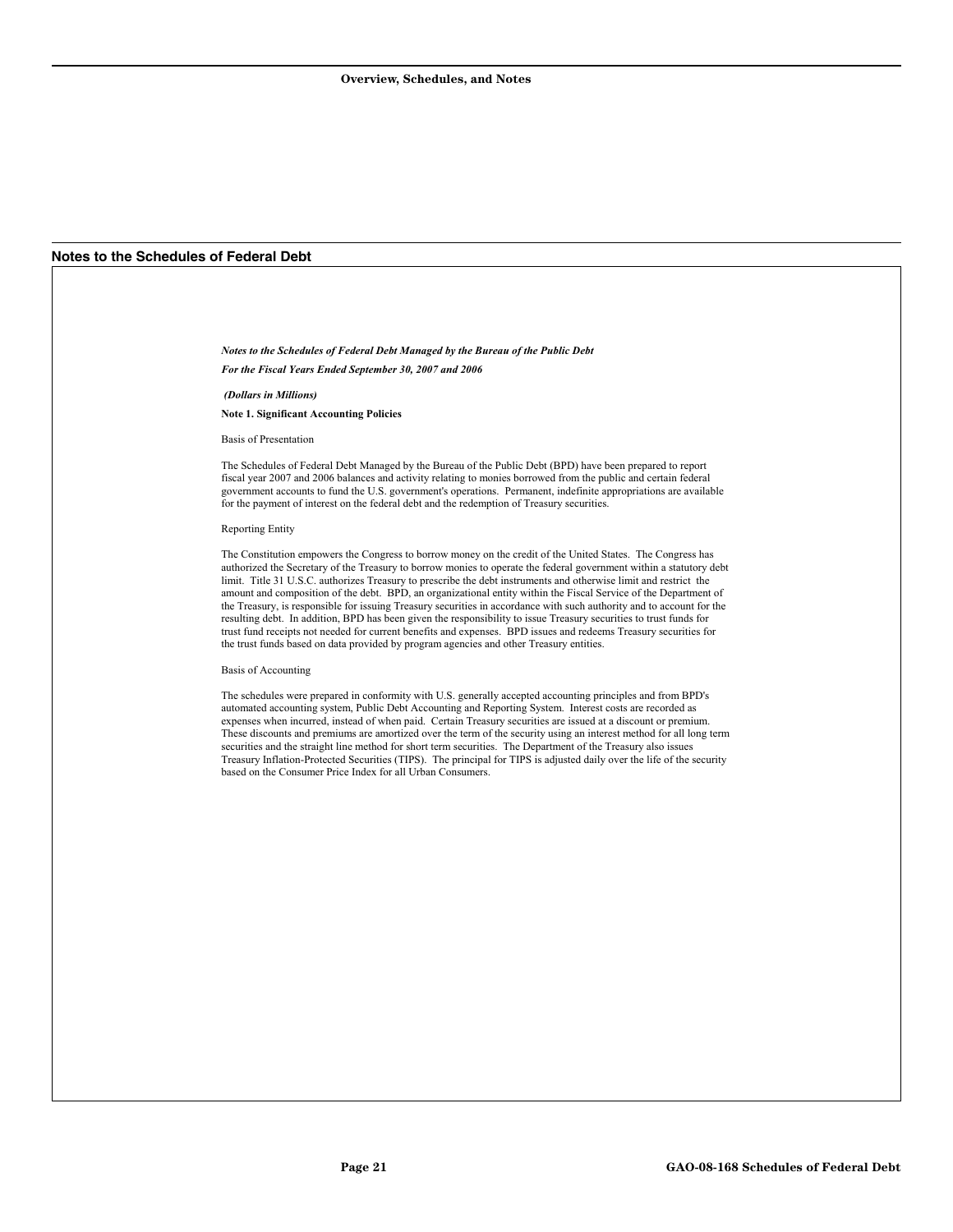| Notes to the Schedules of Federal Debt Managed by the Bureau of the Public Debt<br>For the Fiscal Years Ended September 30, 2007 and 2006                                                                                                                                                                                                                                                                                                                                                                                                                                                                                                                                                                                                                                                                                                                                                                                               |             |                  |                                                                                                                   |                                                                                                           |
|-----------------------------------------------------------------------------------------------------------------------------------------------------------------------------------------------------------------------------------------------------------------------------------------------------------------------------------------------------------------------------------------------------------------------------------------------------------------------------------------------------------------------------------------------------------------------------------------------------------------------------------------------------------------------------------------------------------------------------------------------------------------------------------------------------------------------------------------------------------------------------------------------------------------------------------------|-------------|------------------|-------------------------------------------------------------------------------------------------------------------|-----------------------------------------------------------------------------------------------------------|
| (Dollars in Millions)<br>Note 2. Federal Debt Held by the Public                                                                                                                                                                                                                                                                                                                                                                                                                                                                                                                                                                                                                                                                                                                                                                                                                                                                        |             |                  |                                                                                                                   |                                                                                                           |
| As of September 30, 2007 and 2006, Federal Debt Held by the Public consisted of the following:                                                                                                                                                                                                                                                                                                                                                                                                                                                                                                                                                                                                                                                                                                                                                                                                                                          |             |                  |                                                                                                                   |                                                                                                           |
|                                                                                                                                                                                                                                                                                                                                                                                                                                                                                                                                                                                                                                                                                                                                                                                                                                                                                                                                         | 2007        |                  | 2006                                                                                                              |                                                                                                           |
|                                                                                                                                                                                                                                                                                                                                                                                                                                                                                                                                                                                                                                                                                                                                                                                                                                                                                                                                         |             | Average Interest |                                                                                                                   | Average Interest                                                                                          |
|                                                                                                                                                                                                                                                                                                                                                                                                                                                                                                                                                                                                                                                                                                                                                                                                                                                                                                                                         | Amount      | Rates            | Amount                                                                                                            | Rates                                                                                                     |
| Marketable:                                                                                                                                                                                                                                                                                                                                                                                                                                                                                                                                                                                                                                                                                                                                                                                                                                                                                                                             |             |                  |                                                                                                                   |                                                                                                           |
| <b>Treasury Bills</b>                                                                                                                                                                                                                                                                                                                                                                                                                                                                                                                                                                                                                                                                                                                                                                                                                                                                                                                   | \$954,607   | 4.6%             | \$908,474                                                                                                         | 5.0%                                                                                                      |
| <b>Treasury Notes</b>                                                                                                                                                                                                                                                                                                                                                                                                                                                                                                                                                                                                                                                                                                                                                                                                                                                                                                                   | 2,456,100   | 4.4%             | 2,445,307                                                                                                         | 4.2%                                                                                                      |
| <b>Treasury Bonds</b>                                                                                                                                                                                                                                                                                                                                                                                                                                                                                                                                                                                                                                                                                                                                                                                                                                                                                                                   | 560,922     | 7.4%             | 534,473                                                                                                           | 7.6%                                                                                                      |
| <b>TIPS</b>                                                                                                                                                                                                                                                                                                                                                                                                                                                                                                                                                                                                                                                                                                                                                                                                                                                                                                                             | 456,776     | 2.3%             | 395,550                                                                                                           | 2.3%                                                                                                      |
| <b>Total Marketable</b>                                                                                                                                                                                                                                                                                                                                                                                                                                                                                                                                                                                                                                                                                                                                                                                                                                                                                                                 | \$4,428,405 |                  | \$4,283,804                                                                                                       |                                                                                                           |
| Nonmarketable                                                                                                                                                                                                                                                                                                                                                                                                                                                                                                                                                                                                                                                                                                                                                                                                                                                                                                                           | \$620,900   | 4.9%             | \$559,317                                                                                                         | 5.0%                                                                                                      |
| Total Federal Debt Held by the Public                                                                                                                                                                                                                                                                                                                                                                                                                                                                                                                                                                                                                                                                                                                                                                                                                                                                                                   | \$5,049,305 |                  | \$4,843,121                                                                                                       |                                                                                                           |
| Treasury issues marketable bills at a discount and pays the par amount of the security upon maturity. The average<br>interest rate on Treasury bills represents the original issue effective yield on securities outstanding as of September<br>30, 2007 and 2006, respectively. Treasury bills are issued with a term of one year or less.<br>Treasury issues marketable notes and bonds as long-term securities that pay semi-annual interest based on the<br>securities' stated interest rate. These securities are issued at either par value or at an amount that reflects a discount<br>or a premium. The average interest rate on marketable notes and bonds represents the stated interest rate adjusted<br>by any discount or premium on securities outstanding as of September 30, 2007 and 2006. Treasury notes are<br>issued with a term of $2 - 10$ years and Treasury bonds are issued with a term of more than 10 years. |             |                  | Treasury also issues TIPS that have interest and redemption payments, which are tied to the Consumer Price Index, | a widely used measure of inflation. TIPS are issued with a term of 5 years or more. At maturity, TIPS are |

and 2006, respectively. These securities are held in the FRB System Open Market Account (SOMA) for the

purpose of conducting monetary policy.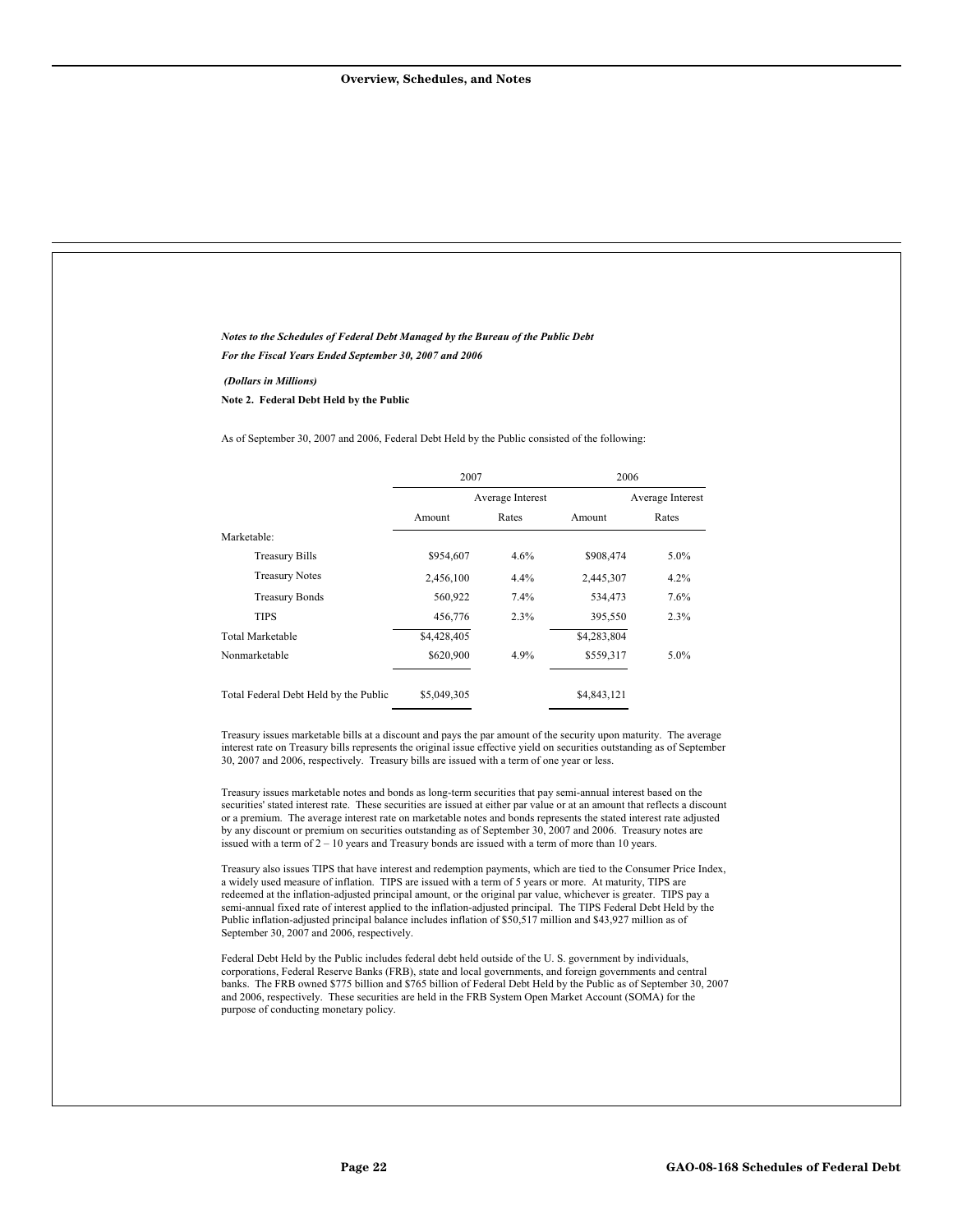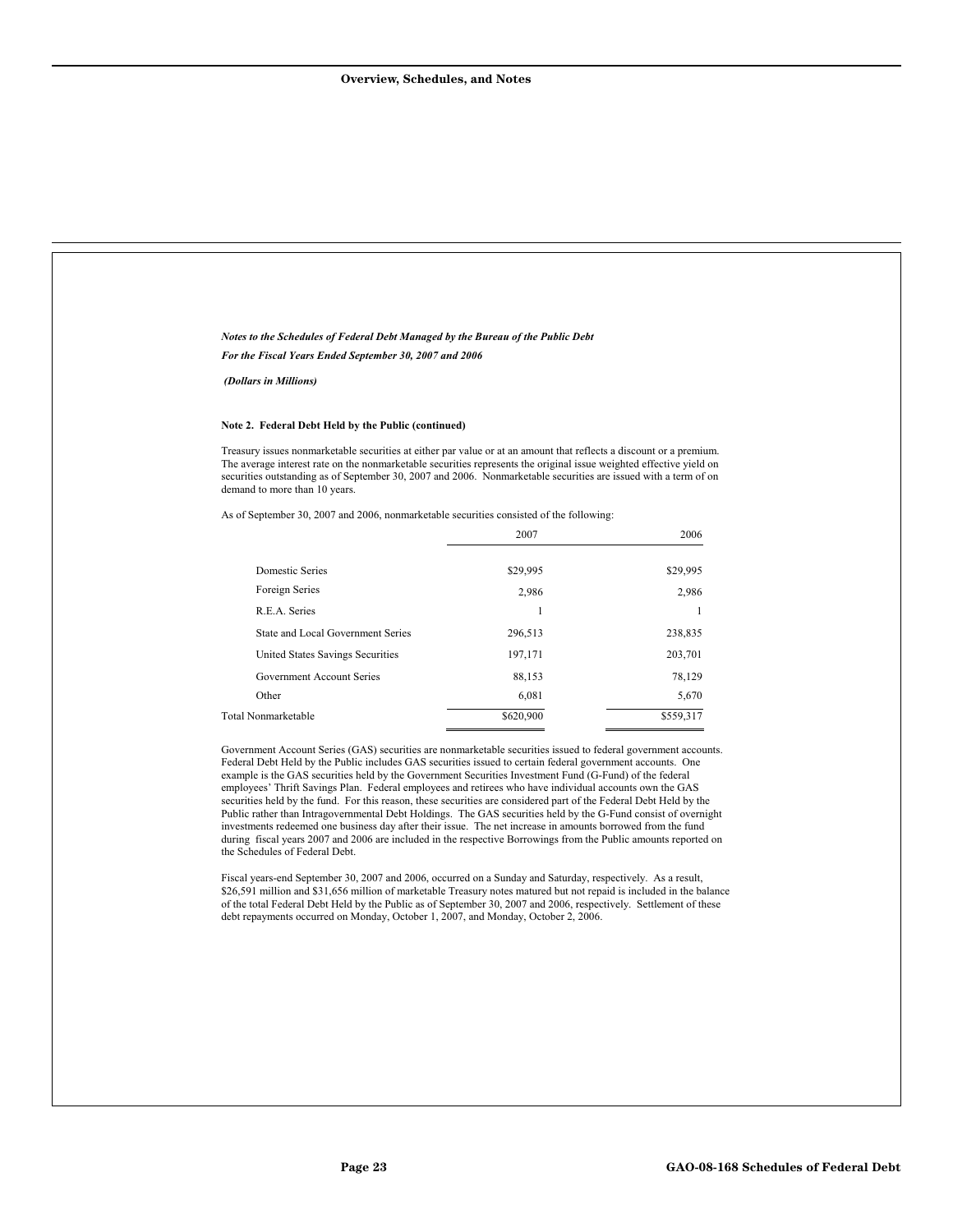|              | Notes to the Schedules of Federal Debt Managed by the Bureau of the Public Debt                                                                                                                                                                                                                                                                                                                                                                                                                                                                                                                                                                                                                                  |                                                                                        |                    |
|--------------|------------------------------------------------------------------------------------------------------------------------------------------------------------------------------------------------------------------------------------------------------------------------------------------------------------------------------------------------------------------------------------------------------------------------------------------------------------------------------------------------------------------------------------------------------------------------------------------------------------------------------------------------------------------------------------------------------------------|----------------------------------------------------------------------------------------|--------------------|
|              | For the Fiscal Years Ended September 30, 2007 and 2006                                                                                                                                                                                                                                                                                                                                                                                                                                                                                                                                                                                                                                                           |                                                                                        |                    |
|              | (Dollars in Millions)                                                                                                                                                                                                                                                                                                                                                                                                                                                                                                                                                                                                                                                                                            |                                                                                        |                    |
|              | Note 3. Intragovernmental Debt Holdings                                                                                                                                                                                                                                                                                                                                                                                                                                                                                                                                                                                                                                                                          |                                                                                        |                    |
|              | As of September 30, 2007 and 2006, Intragovernmental Debt Holdings are owed to the following:                                                                                                                                                                                                                                                                                                                                                                                                                                                                                                                                                                                                                    |                                                                                        |                    |
|              |                                                                                                                                                                                                                                                                                                                                                                                                                                                                                                                                                                                                                                                                                                                  | 2007                                                                                   | 2006               |
| SSA:         | Federal Old-Age and Survivors Insurance Trust Fund                                                                                                                                                                                                                                                                                                                                                                                                                                                                                                                                                                                                                                                               | \$1,968,262                                                                            | \$1,793,129        |
| OPM:<br>HHS: | Civil Service Retirement and Disability Fund                                                                                                                                                                                                                                                                                                                                                                                                                                                                                                                                                                                                                                                                     | 687,665<br>319,377                                                                     | 675,936            |
| SSA:         | Federal Hospital Insurance Trust Fund<br>Federal Disability Insurance Trust Fund                                                                                                                                                                                                                                                                                                                                                                                                                                                                                                                                                                                                                                 | 213,830                                                                                | 302,186<br>202,178 |
| DOD:         | Military Retirement Fund                                                                                                                                                                                                                                                                                                                                                                                                                                                                                                                                                                                                                                                                                         | 190,232                                                                                | 181,810            |
| DOD:         | DOD Medicare-Eligible Retiree Health Care Fund                                                                                                                                                                                                                                                                                                                                                                                                                                                                                                                                                                                                                                                                   | 92,191                                                                                 | 72,740             |
| DOL:         | Unemployment Trust Fund                                                                                                                                                                                                                                                                                                                                                                                                                                                                                                                                                                                                                                                                                          | 74,923                                                                                 | 66,213             |
| FDIC:        | The Deposit Insurance Fund                                                                                                                                                                                                                                                                                                                                                                                                                                                                                                                                                                                                                                                                                       | 47,515                                                                                 | 46,216             |
| DOE:         | Nuclear Waste Disposal Fund                                                                                                                                                                                                                                                                                                                                                                                                                                                                                                                                                                                                                                                                                      | 39,435                                                                                 | 36,482             |
| HHS:         | Federal Supplementary Medical Insurance Trust Fund                                                                                                                                                                                                                                                                                                                                                                                                                                                                                                                                                                                                                                                               | 39,248                                                                                 | 32,306             |
| DOL:         | Pension Benefit Guaranty Corporation                                                                                                                                                                                                                                                                                                                                                                                                                                                                                                                                                                                                                                                                             | 35,775                                                                                 | 36,635             |
| OPM:         | Employees Life Insurance Fund                                                                                                                                                                                                                                                                                                                                                                                                                                                                                                                                                                                                                                                                                    | 32,965                                                                                 | 31,282             |
| OPM:         | Postal Service Retiree Health Benefits Fund                                                                                                                                                                                                                                                                                                                                                                                                                                                                                                                                                                                                                                                                      | 25,491                                                                                 | $\mathbf{0}$       |
| HUD:         | FHA - Liquidating Account                                                                                                                                                                                                                                                                                                                                                                                                                                                                                                                                                                                                                                                                                        | 22,405                                                                                 | 22,030             |
|              | Treasury: Exchange Stabilization Fund                                                                                                                                                                                                                                                                                                                                                                                                                                                                                                                                                                                                                                                                            | 16,436                                                                                 | 15,711             |
| OPM:         | Employees Health Benefits Fund                                                                                                                                                                                                                                                                                                                                                                                                                                                                                                                                                                                                                                                                                   | 15,890                                                                                 | 14,822             |
| DOS:         | Foreign Service Retirement and Disability Fund                                                                                                                                                                                                                                                                                                                                                                                                                                                                                                                                                                                                                                                                   | 14,378                                                                                 | 13,876             |
| DOT:         |                                                                                                                                                                                                                                                                                                                                                                                                                                                                                                                                                                                                                                                                                                                  |                                                                                        | 10,998             |
|              | Highway Trust Fund                                                                                                                                                                                                                                                                                                                                                                                                                                                                                                                                                                                                                                                                                               | 12,205                                                                                 |                    |
| VA:          | National Service Life Insurance Fund                                                                                                                                                                                                                                                                                                                                                                                                                                                                                                                                                                                                                                                                             | 9,752                                                                                  | 10,189             |
|              | Other Programs and Funds                                                                                                                                                                                                                                                                                                                                                                                                                                                                                                                                                                                                                                                                                         | 86,373                                                                                 | 85,114             |
|              | Total Intragovernmental Debt Holdings                                                                                                                                                                                                                                                                                                                                                                                                                                                                                                                                                                                                                                                                            | \$3,944,348                                                                            | \$3,649,853        |
|              | Social Security Administration (SSA); Office of Personnel Management (OPM); Department of Health and Human<br>Services (HHS); Department of Defense (DOD); Department of Labor (DOL); Federal Deposit Insurance<br>Corporation (FDIC); Department of Energy (DOE); Department of Housing and Urban Development (HUD);<br>Department of the Treasury (Treasury); Department of State (DOS); Department of Transportation (DOT);<br>Department of Veterans Affairs (VA).<br>Intragovernmental Debt Holdings primarily consist of GAS securities. Treasury issues GAS securities at either par<br>value or at an amount that reflects a discount or a premium. The average interest rates for fiscal years 2007 and |                                                                                        |                    |
|              | 2006 were 5.1 and 5.2 percent, respectively. The average interest rate represents the original issue weighted<br>effective yield on securities outstanding as of September 30, 2007 and 2006. GAS securities are issued with a term<br>of on demand to 30 years. GAS securities include TIPS, which are reported at an inflation-adjusted principal<br>balance using the Consumer Price Index. As of September 30, 2007 and 2006, the inflation-adjusted principal<br>balance included inflation of \$28,643 million and \$19,576 million, respectively.                                                                                                                                                         |                                                                                        |                    |
|              | Fiscal years-ended September 30, 2007 and 2006, occurred on a Sunday and Saturday, respectively. As a result,<br>\$53 million and \$360 million of GAS securities held by Federal Agencies matured but not repaid is included in the<br>balance of the Intragovernmental Debt Holdings as of September 30, 2007 and 2006, respectively. Settlement of                                                                                                                                                                                                                                                                                                                                                            | these debt repayments occurred on Monday, October 1, 2007 and Monday, October 2, 2006. |                    |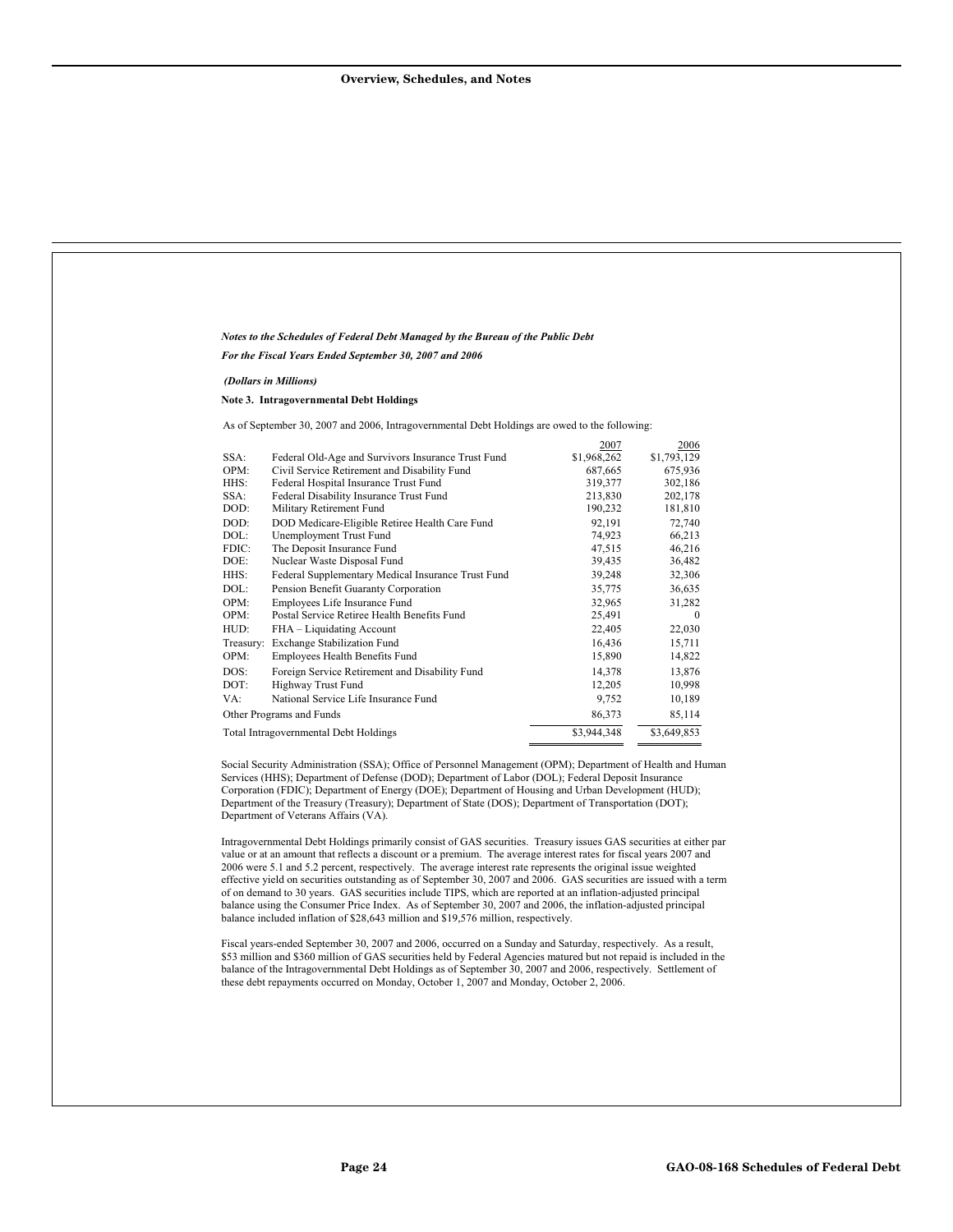| Notes to the Schedules of Federal Debt Managed by the Bureau of the Public Debt                                                                                                                                                                                                                                                                                                                                                                                                                                                                                            |           |           |
|----------------------------------------------------------------------------------------------------------------------------------------------------------------------------------------------------------------------------------------------------------------------------------------------------------------------------------------------------------------------------------------------------------------------------------------------------------------------------------------------------------------------------------------------------------------------------|-----------|-----------|
| For the Fiscal Years Ended September 30, 2007 and 2006                                                                                                                                                                                                                                                                                                                                                                                                                                                                                                                     |           |           |
| (Dollars in Millions)                                                                                                                                                                                                                                                                                                                                                                                                                                                                                                                                                      |           |           |
| Note 4. Interest Expense                                                                                                                                                                                                                                                                                                                                                                                                                                                                                                                                                   |           |           |
| Interest expense on Federal Debt Managed by BPD for fiscal years 2007 and 2006 consisted of the<br>following:                                                                                                                                                                                                                                                                                                                                                                                                                                                              |           |           |
|                                                                                                                                                                                                                                                                                                                                                                                                                                                                                                                                                                            | 2007      | 2006      |
| Federal Debt Held by the Public<br>Accrued Interest                                                                                                                                                                                                                                                                                                                                                                                                                                                                                                                        | \$189,396 | \$177,593 |
| Net Amortization of Premiums and Discounts                                                                                                                                                                                                                                                                                                                                                                                                                                                                                                                                 | 49,500    | 43,934    |
| Total Interest Expense on Federal Debt Held by the Public                                                                                                                                                                                                                                                                                                                                                                                                                                                                                                                  | 238,896   | 221,527   |
| Intragovernmental Debt Holdings<br>Accrued Interest                                                                                                                                                                                                                                                                                                                                                                                                                                                                                                                        | 195,445   | 186,108   |
| Net Amortization of Premiums and Discounts                                                                                                                                                                                                                                                                                                                                                                                                                                                                                                                                 | (1,116)   | (3,269)   |
| Total Interest Expense on Intragovernmental Debt<br>Holdings                                                                                                                                                                                                                                                                                                                                                                                                                                                                                                               | 194,329   | 182,839   |
| Total Interest Expense on Federal Debt Managed by BPD                                                                                                                                                                                                                                                                                                                                                                                                                                                                                                                      | \$433,225 | \$404,366 |
| The valuation of TIPS is adjusted daily over the life of the security based on the Consumer Price Index for all<br>Urban Consumers. This daily adjustment is an interest expense for the Bureau of the Public Debt. Accrued interest<br>on Federal Debt Held by the Public includes inflation adjustments of \$10,276 million and \$14,512 million for<br>fiscal years 2007 and 2006, respectively. Accrued interest on Intragovernmental Debt Holdings includes inflation<br>adjustments of \$378 million and \$607 million for fiscal years 2007 and 2006, respectively. |           |           |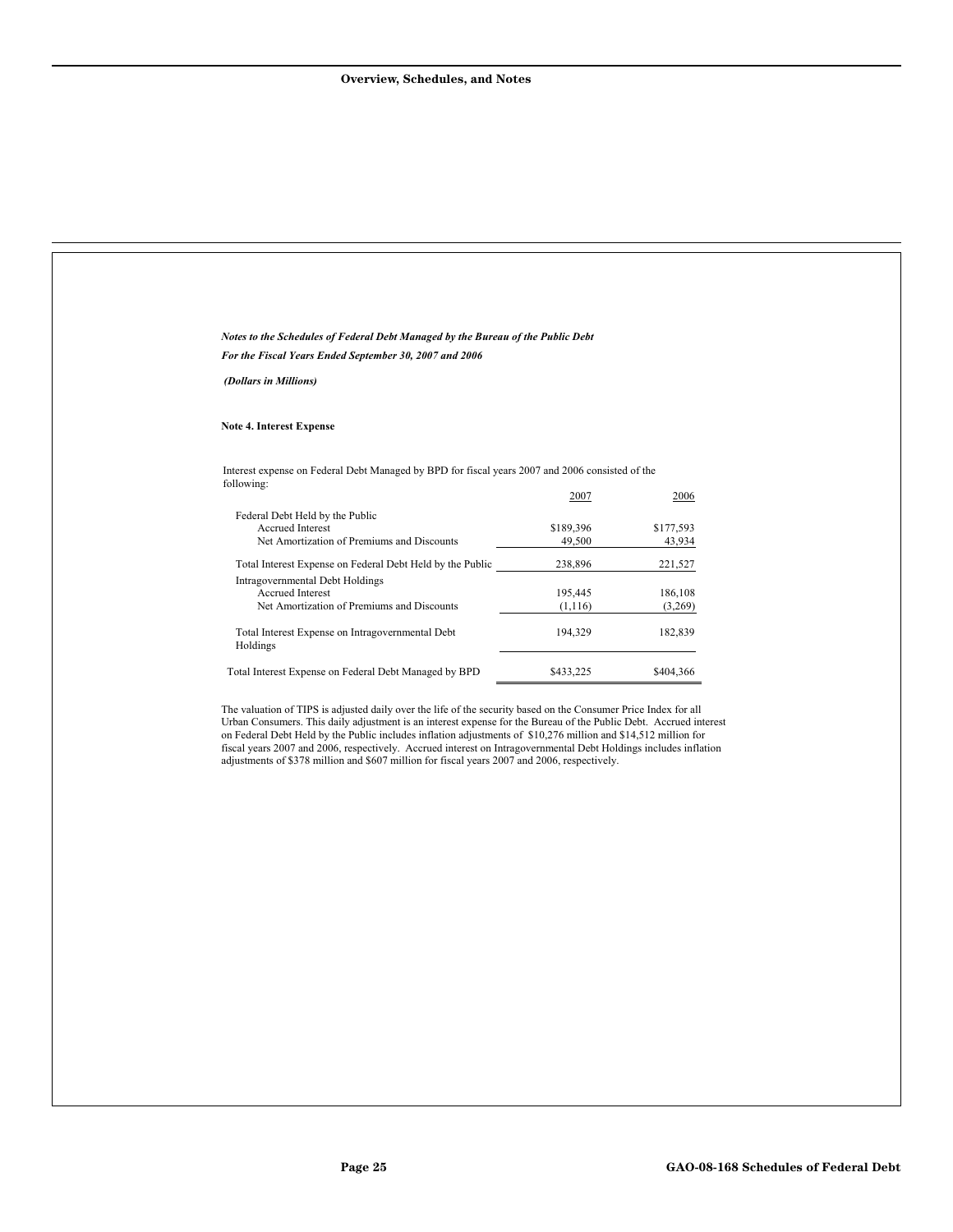| Notes to the Schedules of Federal Debt Managed by the Bureau of the Public Debt<br>For the Fiscal Years Ended September 30, 2007 and 2006<br>(Dollars in Millions)<br>Note 5. Fund Balance With Treasury<br>As of<br>As of<br>September 30, 2007<br>September 30, 2006<br>Appropriated Funds Obligated<br>\$156<br>\$152<br>The Fund Balance with Treasury, a non-entity, intragovernmental account, is not included on the Schedules of<br>Federal Debt and is presented for informational purposes. |  |  |
|-------------------------------------------------------------------------------------------------------------------------------------------------------------------------------------------------------------------------------------------------------------------------------------------------------------------------------------------------------------------------------------------------------------------------------------------------------------------------------------------------------|--|--|
|                                                                                                                                                                                                                                                                                                                                                                                                                                                                                                       |  |  |
|                                                                                                                                                                                                                                                                                                                                                                                                                                                                                                       |  |  |
|                                                                                                                                                                                                                                                                                                                                                                                                                                                                                                       |  |  |
|                                                                                                                                                                                                                                                                                                                                                                                                                                                                                                       |  |  |
|                                                                                                                                                                                                                                                                                                                                                                                                                                                                                                       |  |  |
|                                                                                                                                                                                                                                                                                                                                                                                                                                                                                                       |  |  |
|                                                                                                                                                                                                                                                                                                                                                                                                                                                                                                       |  |  |
|                                                                                                                                                                                                                                                                                                                                                                                                                                                                                                       |  |  |
|                                                                                                                                                                                                                                                                                                                                                                                                                                                                                                       |  |  |
|                                                                                                                                                                                                                                                                                                                                                                                                                                                                                                       |  |  |
|                                                                                                                                                                                                                                                                                                                                                                                                                                                                                                       |  |  |
|                                                                                                                                                                                                                                                                                                                                                                                                                                                                                                       |  |  |
|                                                                                                                                                                                                                                                                                                                                                                                                                                                                                                       |  |  |
|                                                                                                                                                                                                                                                                                                                                                                                                                                                                                                       |  |  |
|                                                                                                                                                                                                                                                                                                                                                                                                                                                                                                       |  |  |
|                                                                                                                                                                                                                                                                                                                                                                                                                                                                                                       |  |  |
|                                                                                                                                                                                                                                                                                                                                                                                                                                                                                                       |  |  |
|                                                                                                                                                                                                                                                                                                                                                                                                                                                                                                       |  |  |
|                                                                                                                                                                                                                                                                                                                                                                                                                                                                                                       |  |  |
|                                                                                                                                                                                                                                                                                                                                                                                                                                                                                                       |  |  |
|                                                                                                                                                                                                                                                                                                                                                                                                                                                                                                       |  |  |
|                                                                                                                                                                                                                                                                                                                                                                                                                                                                                                       |  |  |
|                                                                                                                                                                                                                                                                                                                                                                                                                                                                                                       |  |  |
|                                                                                                                                                                                                                                                                                                                                                                                                                                                                                                       |  |  |
|                                                                                                                                                                                                                                                                                                                                                                                                                                                                                                       |  |  |
|                                                                                                                                                                                                                                                                                                                                                                                                                                                                                                       |  |  |
|                                                                                                                                                                                                                                                                                                                                                                                                                                                                                                       |  |  |
|                                                                                                                                                                                                                                                                                                                                                                                                                                                                                                       |  |  |
|                                                                                                                                                                                                                                                                                                                                                                                                                                                                                                       |  |  |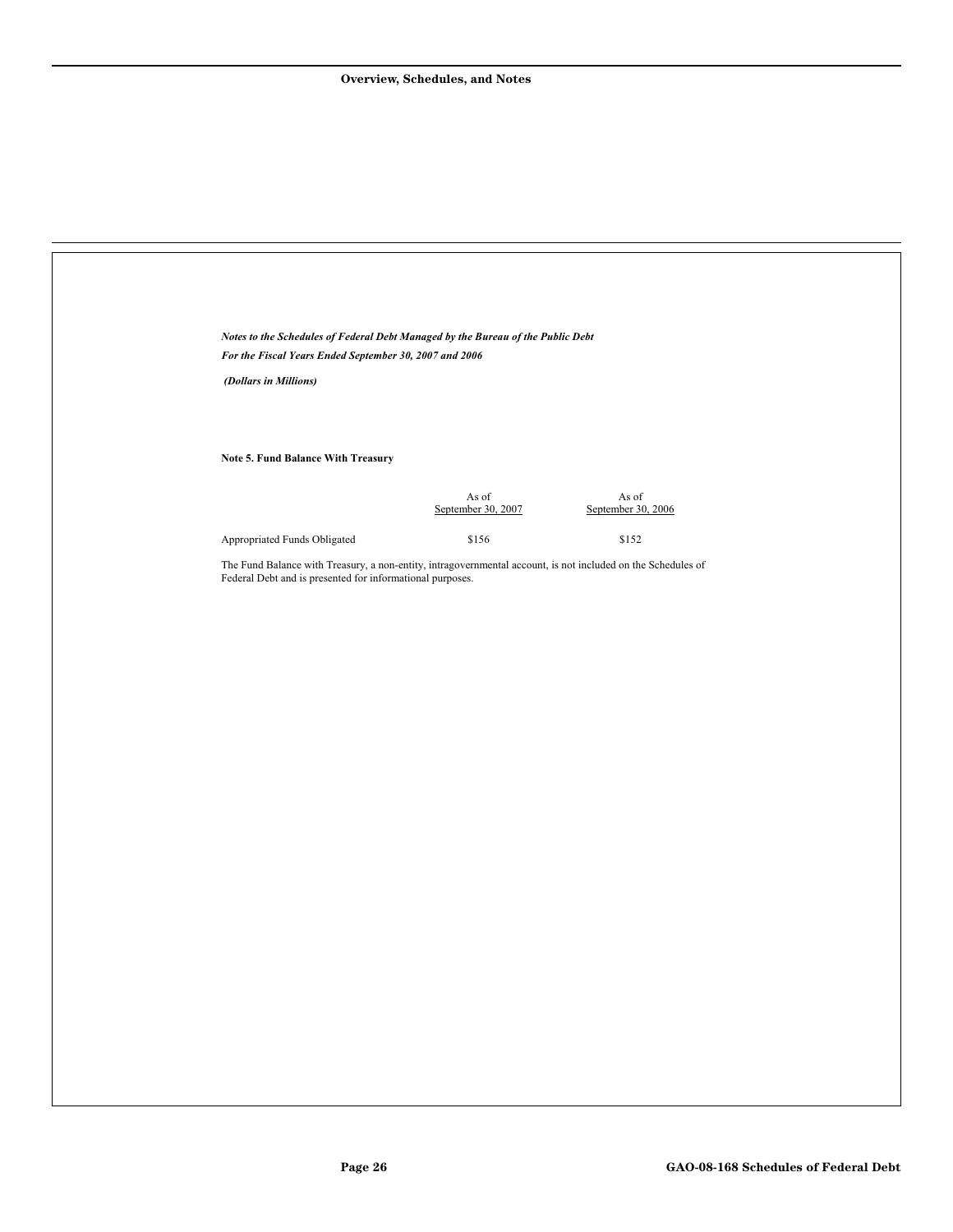## <span id="page-29-0"></span>Comments from the Bureau of the Public  $\text{Debt}$

DEPARTMENT OF THE TREASURY BUREAU OF THE PUBLIC DEBT PARKERSBURG, WV 26106-1328 November 2, 2007 Mr. Gary T. Engel Director U.S. Government Accountability Office 441 G Street, NW Washington, DC 20548 Dear Mr. Engel: This letter is our response to your audit of the Schedules of Federal Debt Managed by the Bureau of the Public Debt for the fiscal years ended September 30, 2007 and 2006. We agree with your audit report's conclusions. As we conclude the eleventh consecutive year of our professional relationship, we appreciate the experience and professional attitude of your audit team. As your audit team expands, their ability to grasp the complexities surrounding the schedule greatly enhances the audit process. We would like to thank you and your staff for conducting an efficient and thorough audit of these schedules with increasingly stringent audit requirements. The usability of these reports continues to develop through combined efforts, and we look forward to continuing this productive and successful relationship. Sincerely, Van Zeck/ Commissioner www.treasurydirect.gov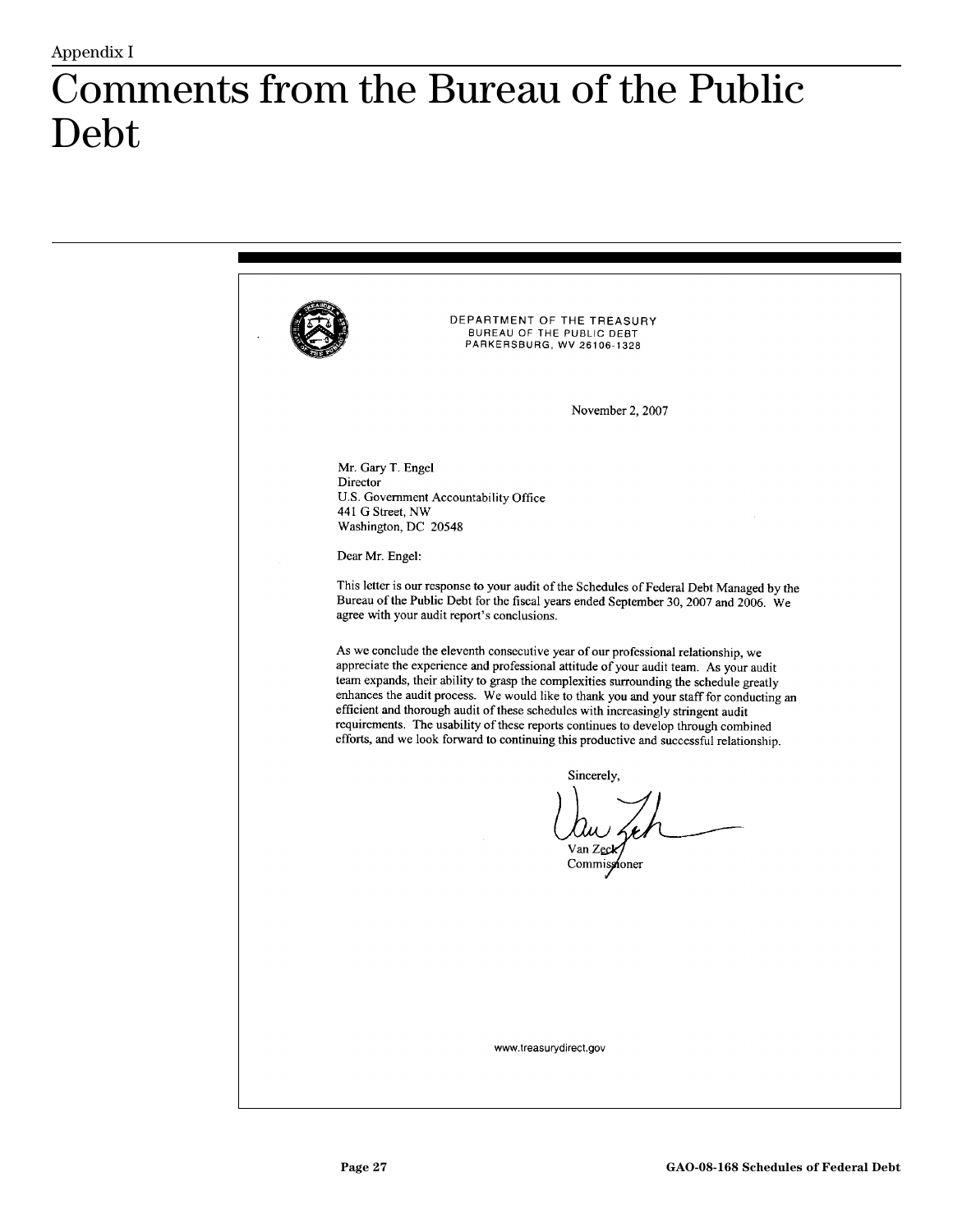### <span id="page-30-0"></span>Appendix II GAO Contact and Staff Acknowledgments

| <b>GAO</b> Contact | Gary Engel, (202) 512-3406                                                                                                                                                                                                                                                                                               |
|--------------------|--------------------------------------------------------------------------------------------------------------------------------------------------------------------------------------------------------------------------------------------------------------------------------------------------------------------------|
| Acknowledgments    | In addition to the individual named above, Dawn B. Simpson, Assistant<br>Director; Dean D. Carpenter; Emily M. Clancy; Dennis L. Clarke; Chau L.<br>Dinh; Lisa M. Galvan-Treviño; Vivian M. Gutierrez; Erik S. Huff; Bret R.<br>Kressin; Nicole M. McGuire; and Jay R. McTigue made key contributions to<br>this report. |